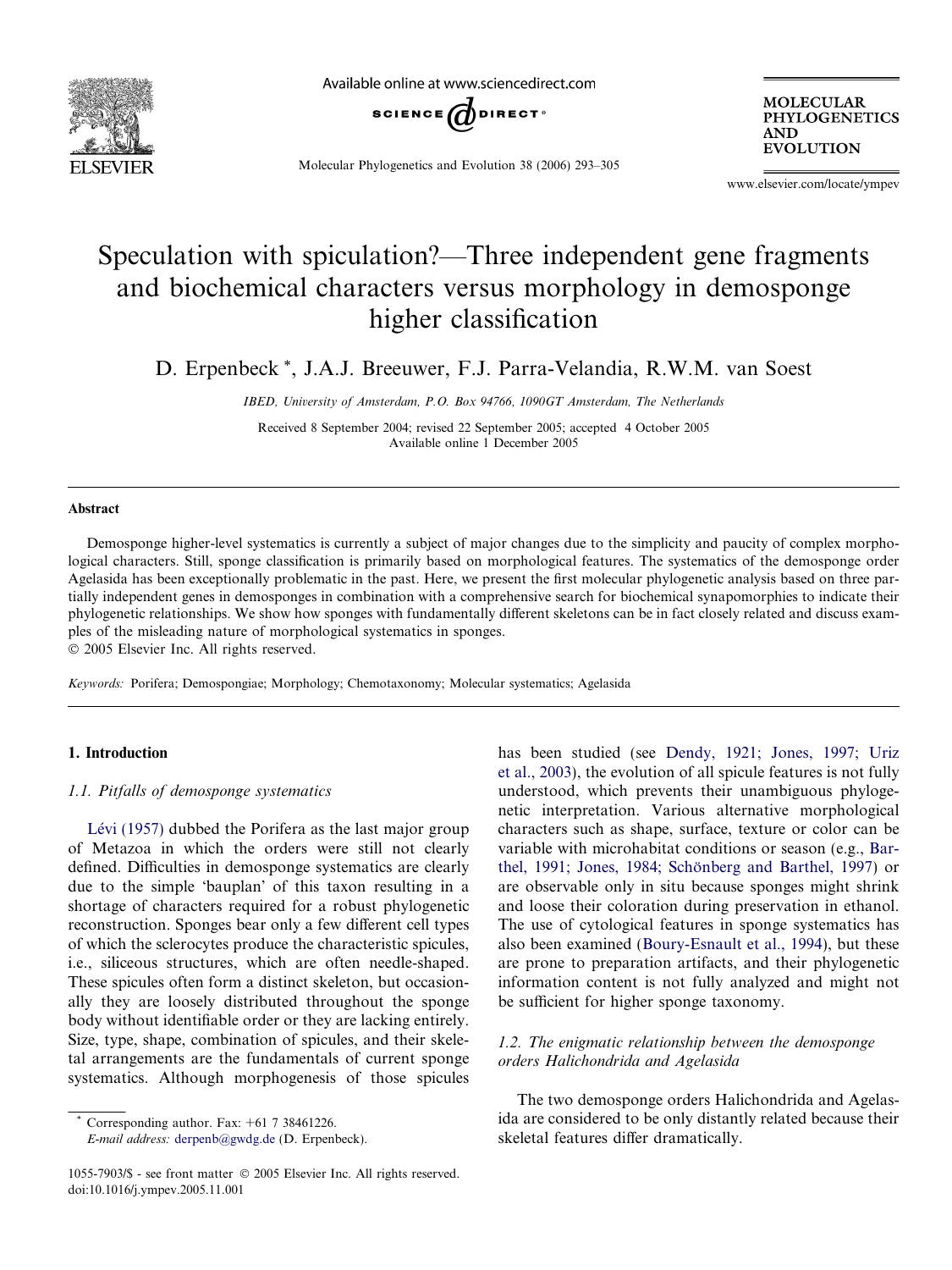Agelasida currently comprises two families: Agelasidae Verrill 1907 and Astroscleridae Lister 1900 [\(Van Soest](#page-11-0) [and Hooper, 2002\)](#page-11-0). The family Agelasidae comprises only one genus: Agelas, which is also the nominal genus of the order. Its skeleton is a reticulation of spongin fibers, which are cored (usually main fibres only) and heavily echinated by verticillately spined spicules [\(Fig. 1](#page-2-0), inset C). These verticillately spined spicules ([Fig. 1,](#page-2-0) inset D) are the only type

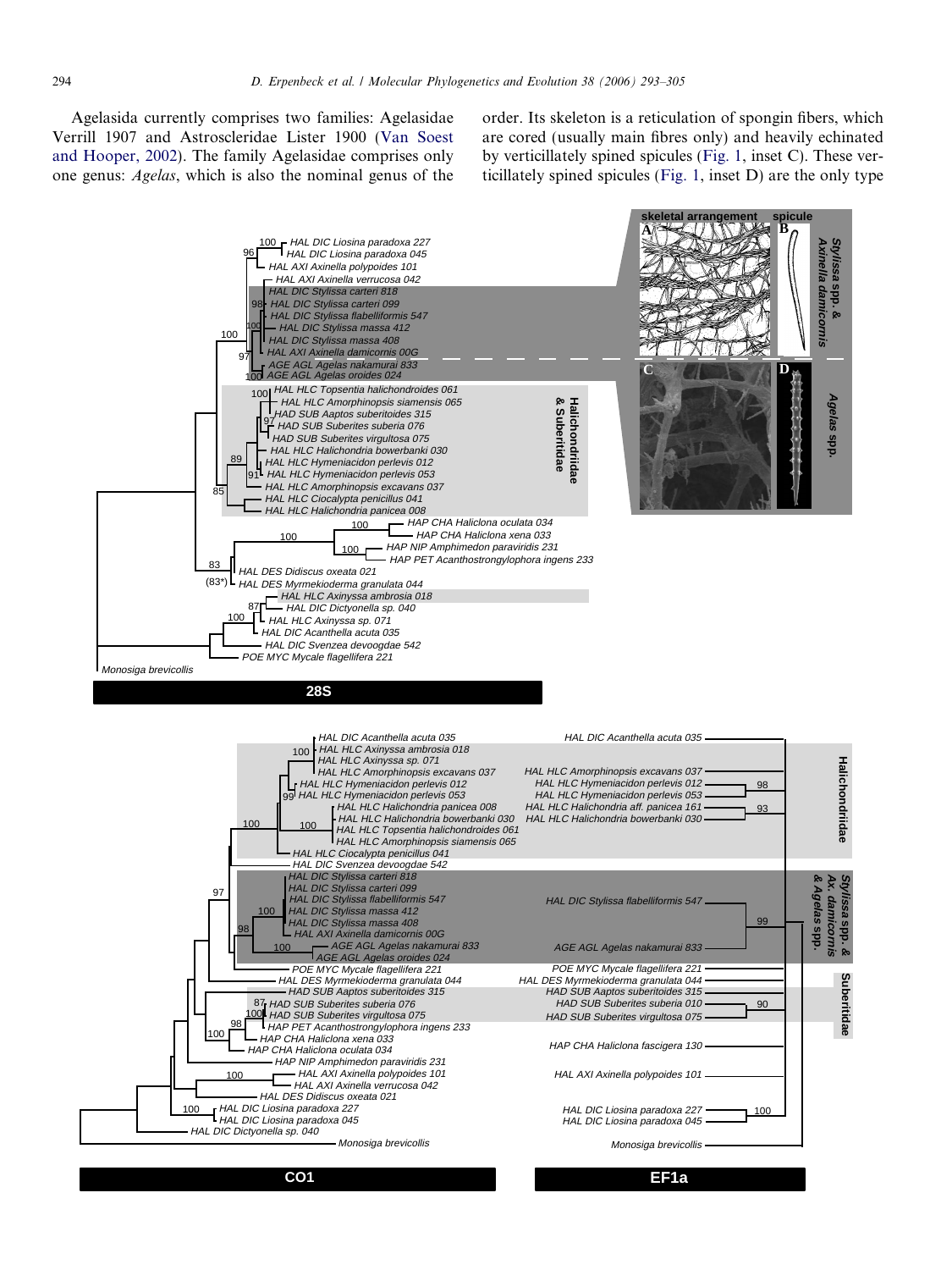<span id="page-2-0"></span>of spicules found in Agelasida and are unique for Porifera, which makes their use for classification difficult. The Astroscleridae have a fundamentally different skeleton: a basal calcareous skeleton made of sclerodermites in aragonite ([Vacelet, 2002](#page-12-0)). Nevertheless, the presence of the characteristic verticillately spined spicules in most genera in combination with molecular 28S sequence data ([Alvarez](#page-9-0) [et al., 2000; Chombard et al., 1997; Nichols, 2005\)](#page-9-0) and biochemical evidence (review in Wörheide, 1998) clearly showed a sister-group relationship of the Astroscleridae s.s. to Agelasidae and justified their combination in a taxon ''Agelasida'' despite their fundamentally different skeleton types.

Such a spongin skeleton in combination with echinating spicules, verticilliate spined styles or a coralline basal skeleton, as present in Agelasida, is unknown throughout the demosponge order Halichondrida. The skeleton of the halichondrid genus Axinella, the nominal genus of the family Axinellidae, is differentiated in an axial and extra-axial part, both based on spicules and not on spongin fibres (Fig. 1, inset A). The spicules (styles) of Axinella are smooth and never echinating (Fig. 1, inset B). A similar skeleton and spiculation is present in the genus Stylissa of the halichondrid family Dictyonellidae. Several Stylissa species such as S. massa and S. carteri were previously regarded as Axinella because of their vaguely reticulate skeleton of styles, lacking a distinct surface specialization. A relationship with Agelasida was hardly ever considered from the morphological point of view.

Biochemical and molecular rDNA data gave rise to new phylogenetic hypotheses. Biochemical data for sponges have increased immensely in the recent literature ([Van](#page-11-0) [Soest and Braekman, 1999](#page-11-0)), after discovery of sponge-produced bioactive and pharmaceutically valuable molecules ([Bergmann and Freeney, 1950\)](#page-10-0). Presence and absence of particular biochemical compounds or pathways were used as synapomorphic characters in sponge systematics to augment the poorness of morphological characters. On the basis of such biochemical data, [Bergquist \(1978\)](#page-10-0) concluded that Agelasidae have closer affinities to Axinellidae. Nevertheless, in subsequent classifications Agelasidae remained placed distant from axinellids and even obtained order status [\(Hartman, 1980](#page-10-0)). Later, [Braekman et al. \(1992\)](#page-10-0) noted an exclusive occurrence of pyrrole-2-imidazole derivates in both Agelasida and axinellid species and provided additional evidence for a potential relationship between these

*b*

two groups. In the same year, [Lafay et al. \(1992\)](#page-11-0) published one of the first molecular phylogenies on sponges. Their 28SrDNA fragment analysis also favored a close relationship between Agelas oroides and Axinella damicornis species and was supported by the 28SrDNA data from [Alvarez et al. \(2000\)](#page-9-0) and others.

## 1.3. Pitfalls of molecular and biochemical systematics in sponges

These analyses of [Lafay et al. \(1992\) and Alvarez et al.](#page-11-0) [\(2000\)](#page-11-0) were, as almost entirely all molecular phylogenies of higher sponge taxa, based on fragments of the nuclear rDNA gene family (18S and 28SrDNA) such as phylogenetic studies on ''Sclerosponges'' [\(Chombard et al., 1997](#page-10-0)), Hadromerida ([Chombard and Boury-Esnault, 1999\)](#page-10-0), ''Tetractinellida'' ([Chombard et al., 1998\)](#page-10-0), ''Lithistida'' ([Kelly-Borges and Pomponi, 1994; McInerney et al.,](#page-11-0) [1999](#page-11-0)), Hadromerida ([Kelly-Borges et al., 1991; McCor](#page-11-0)[mack and Kelly, 2002\)](#page-11-0), Haplosclerida ([McCormack](#page-11-0) [et al., 2002](#page-11-0)), Demospongiae ([Borchiellini et al., 2004\)](#page-10-0), and Calcarea [\(Manuel et al., 2003\)](#page-11-0) (see also [Borchiellini](#page-10-0) [et al., 2000](#page-10-0) for an overview). Many of these studies resulted in gene tree topologies that raised more questions than they answered or were highly incongruent with the morphological expectations (e.g., [McCormack et al., 2002](#page-11-0)). [Chom](#page-10-0)[bard and Boury-Esnault \(1999\)](#page-10-0) reconstructed a partial rDNA tree, which mixed taxa of the Halichondriidae (order Halichondrida) with the Suberitidae (order Hadromerida). The resulting proposed order ''Suberitina'' to date lacks support from other character sets and has not been accepted so far [\(Van Soest and Hooper, 2002](#page-11-0)).

[Erpenbeck et al. \(2004\)](#page-10-0) showed that significant differences in 28SrRNA secondary structure and evolutionary rates exist. They might bias phylogenetic signal and phylogenetic reconstruction, which clearly suggests additional gene trees based on other, independent genes are necessary. (See also Wörheide et al. (2004) on intragenomic variation in sponge ITS and [Vollmer and Palumbi \(2004\)](#page-12-0) on Anthozoa.)

Similarly, the biochemical compounds are not problemfree either. Both [Bergquist \(1978\) and Van Soest and](#page-10-0) [Braekman \(1999\)](#page-10-0) drew attention to the importance of a more precise identification, which often suffers from lack of experienced identifiers. Further pitfalls with chemosystematics are difficulties with homologization of pathways and a strong emphasis on new compounds in the chemical

Fig. 1. Phylogenetic trees of the three fragments analyzed. The numbers on the branches are bayesian inference posterior probabilities >80%. Grey shaded fields highlight taxon groups discussed in the text. Insets: (A) Schematic drawing of a plumo-reticulated skeleton with its reticulated skeleton of smooth styles (B). (A and B with friendly permission from B. Alvarez.) (C) Cross-section of the skeleton of Agelas clathrodes with the spongin fibres and echinating verticillately spined spicules (SEM). (D) Verticillately spined spicule of Agelas dispar (SEM). Tree above: 28SrDNA maximum likelihood tree constructed under the TrN + I + G model with bayesian support values under the GTR + I + G model. The asterisk indicates a sister-group relationship for the Desmoxyidae Didiscus oxeata and Myrmekioderma granulata as present in the 28S Bayesian inference reconstruction, which is in this part different from the ML-tree. Below left: ML tree under the TVM + I + G model with bayesian support values under the GTR + I + G model. Below right: EF1 $\alpha$  bayesian inference tree under the SYM + G + I model (80% consensus). Orders: AGE, Agelasida; HAD, Hadromerida; HAL, Halichondrida; HAP, Haplosclerida; POE, Poecilosclerida. Families: AGL, Agelasidae; AXI, Axinellidae; CHA, Chalinidae; DIC, Dictyonellidae; DES, Desmoxyidae; HLC, Halichondriidae; MYC, Mycalidae; NIP, Niphatidae; PET, Petrosiidae; SUB, Suberitidae.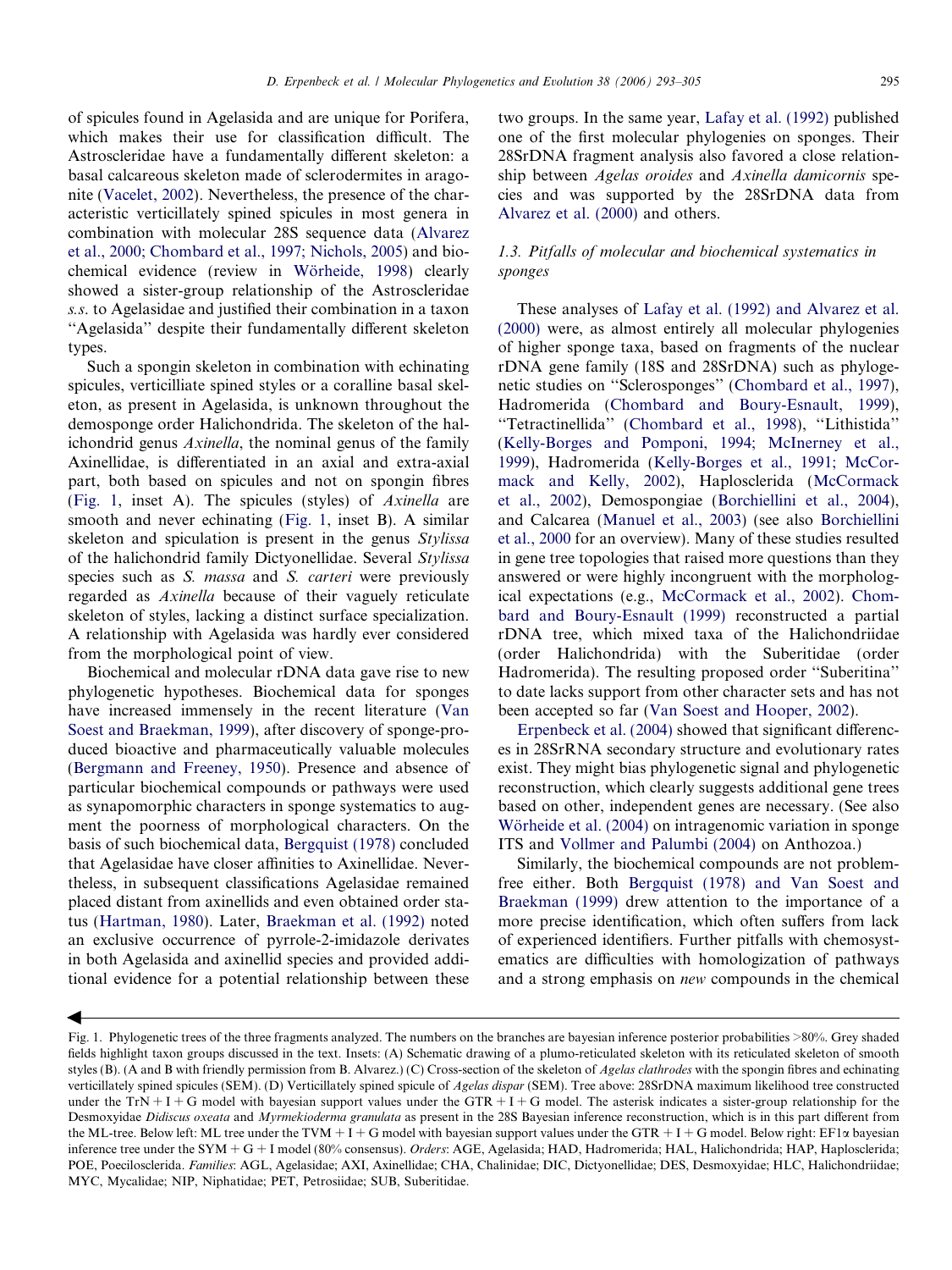literature. In contrast with this practice, only reports of similar compounds in different sponges could be used as potential synapomorphies.

## 1.4. The approach

Single gene family approaches frequently suffer from systematic error and can be influenced by taxon-specific peculiarities [\(Erpenbeck et al., 2004](#page-10-0)), which prevents them from displaying the species tree. Therefore, only the congruence of several independent gene trees will provide us with a sufficient degree of certainty about their correctness. Phylogenies with two independent genes (e.g., Schröder et al., 2003; Nichols et al., 2005; with partial 28S and CO1) are still scarce as mitochondrial markers have only relatively recently been introduced in sponge systematics (Wörheide et al., 2000). However, the recent sequencing of the first complete sponge mitochondrial genome ([Lavrov et al., 2005](#page-11-0)) will provide a wealth of new opportunities. Here, we report on the first three independent gene approach in demosponge systematics to unravel the systematic position of the Agelasida and to verify their close relationship to halichondrid taxa. We employed the D3–D5 region of the cytoplasmatic ribosomal long subunit gene (LSU, 28S), a mitochondrial gene fragment (cytochrome oxidase subunit 1, CO1) and a nuclear protein (elongation factor  $1-\alpha$ , EF1 $\alpha$ ). In addition, we investigate potential support and coherence of the proposed taxon ''Suberitina,'' which is to date only defined by partial 28SrDNA sequences.

#### 2. Materials and methods

# 2.1. Taxon set, DNA extraction, and PCR setup

The list of specimens studied with their sample locations is given in [Table 1.](#page-4-0) Samples were either freshly collected by SCUBA diving or taken from collection material of the Zoological Museum Amsterdam (ZMA), where all vouchers for this investigation are kept. Total DNA was extracted from the choanosome to reduce the chance of amplifying non-sponge DNA. For the extraction, we used standard protocols (see [Sambrook et al., 1989\)](#page-11-0) or a commercial DNA extraction kit (Quiamp DNA Mini Kit, Quiagen). The PCRs volume was 50  $\mu$ l and contained 3 mM  $MgCl<sub>2</sub>$ , 1 U SuperTaq Polymerase (Promega) with reaction buffer (Promega), 2 mM dNTPs (Gibco), 0.03 mg BSA (Sigma), 10 ng DNA template and 4 pmol of each primer [\(Misof et al., 2000\)](#page-11-0). The SuperTaq/H<sub>2</sub>O mix was added 1 min after starting the initial denaturation.

#### 2.2. Amplification of 28S fragments

PCR primers for the 28S fragment were taken from [McCormack and Kelly \(2002\)](#page-11-0) (primers: RD3A, GACC CGTCTTGAAACACGA and RD5B2, ACACACTCCT

TAGCGGA; temperature regime,  $94 °C$  3 min during which the SuperTaq/H<sub>2</sub>O mix was added,  $35\times$  (94 °C) 30 s; 50 °C 20 s; 72 °C 60 s), 72 °C 10 min).

#### 2.3. Amplification of CO1 fragments

DNA fragments of  $EFi\alpha$  and CO1 were amplified in a two-step nested PCR. A first PCR product of CO1 was obtained with universal PCR primers under a temperature regime as used in previous studies ([Erpenbeck et al., 2002\)](#page-10-0). 1 ul of the PCR product was taken as DNA template in a consecutive step in order to specifically re-amplify the sponge fragments. For the second step, the following specific primers were designed: CO1porF1, 5'-CCN CAN TTN KCN GMN AAA AAA CA-3' and CO1porR1, 5'-AAN TGN TGN GGR AAR AAN G-3' and used under a temperature regime of 3 min 94  $\degree$ C, followed by 35 cycles of (30 s 94 °C, 30 s 45 °C, 1 min 72 °C) and a final elongation time of 10 min 72  $\mathrm{^{\circ}C}$ .

### 2.4. Amplification of EF1*a* fragments

The amplification of  $EFi\alpha$  fragments follows [Erpenbeck](#page-10-0) [et al. \(2005\).](#page-10-0) Fragments were either amplified in a single step using the universal forward primers EF-599 (ATC TCC GGA TGG CAC GGY GAC AA, B. Normack) or EF1a-5F (AAR AAR RTN GGN TAY AAY CC) with the reverse primer EF-923 (ACG TTC TTC ACG TTG AAR CCA, B. Normark) under the following temperature regime: 94 °C 3 min, 40× (94 °C 30 s, 50 °C 30 s, and 72 °C 1 min), 72 °C 20 min or under a "touch-down-PCR" (94 °C 3 min,  $20 \times (94 \degree C)$  30 s,  $54 \degree C$  with 0.5  $\degree C$  less each cycle, 72 °C 1 min) followed by  $25 \times (94 \degree C 30 \text{ s}, 50 \degree C 30 \text{ s}, \text{ and}$ 72 °C 1 min), 72 °C 20 min).

Alternatively, DNA was amplified in a nested approach. In the first step, a primary amplification was performed with the primers EF-F140 (GGN CAR ACN MGN GAR CA) and EF-R370c (ATR TGN GMN GTG TGR CAR TC, [Erpenbeck et al. \(2005\)](#page-10-0); 94 °C 3 min, 40 $\times$  $(94 °C 30 s, 53 °C 30 s, and 72 °C 1 min), 72 °C 20 min).$ Second step:  $1 \mu l$  of the PCR product was re-amplified using the internal primers EF-F200 (TGG WTG GMA NGG NGA YAA YAT G) and EF-R350 (ATC TNN CCA GGR TGR TTG A) under 55  $\degree$ C annealing temperature, no BSA and only half concentration of  $MgCl<sub>2</sub>$ .

#### 2.5. PCR product processing, cloning, and sequencing

All PCR products were excised from a 2% TAE gel and extracted with glassmilk in a  $65^{\circ}$ C water bath, washed three times with  $80\%$  ethanol, dried and re-eluted in 10  $\mu$ l H2O followed by ligation in a pGEM T-easy vector (Promega) and cloned in Escherichia coli according to the manufacturer's protocol. Plasmid DNA of at least three colonies was extracted using the alkaline lysis method [\(Sambrook et al., 1989](#page-11-0)) and cycle sequenced (Amersham) with labelled M13 primers. Both strands of the template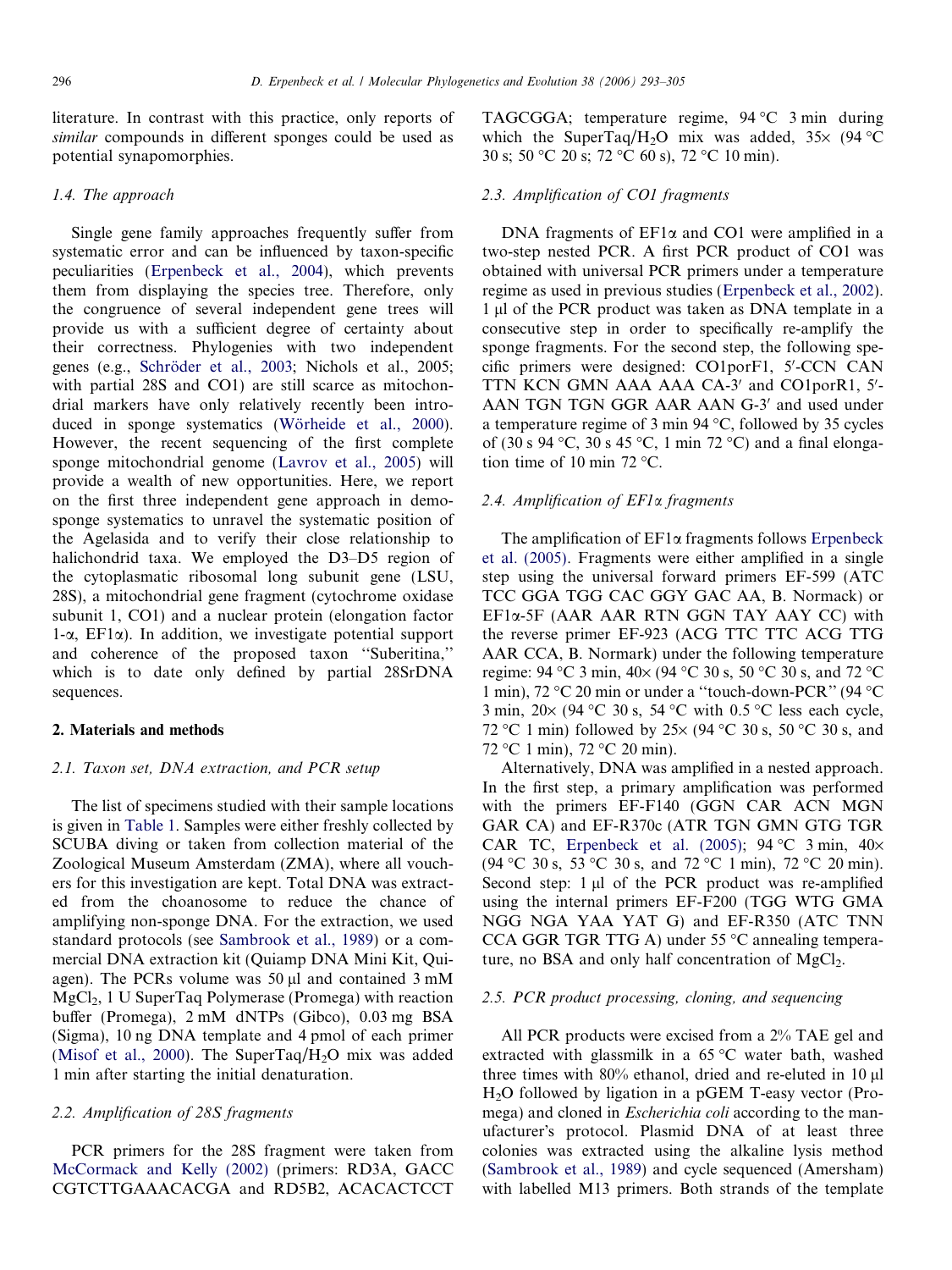<span id="page-4-0"></span>Table 1

Samples used in this analysis with voucher number, sampling locations, and the GenBank accession numbers for the amplified fragments

| $\#$                | Species                      | POR <sup>a</sup> | Location           | 28S Accession No.     | CO1 Accession No. | EF1α Accession No. |
|---------------------|------------------------------|------------------|--------------------|-----------------------|-------------------|--------------------|
| Order Agelasida     |                              |                  |                    |                       |                   |                    |
| 833                 | Agelas nakamurai             | 17662            | Sulawesi           | AY618704              | AY625654          | AY623842           |
| 024                 | Agelas oroides               | 14435            | Blanes/E           | AY319311              | AF437296          |                    |
| Order Hadromerida   |                              |                  |                    |                       |                   |                    |
| 315                 | Aaptos suberitoides          | 17498            | Sulawesi           | AY319308              | AY625653          | AY623837           |
| 010                 | Suberites suberia            | 14124            | Roseoff/F          |                       |                   | AY623867           |
| 076                 | Suberites suberia            | 9726             | North Sea          | AY319309              | AF437295          |                    |
| 075                 | Suberites virgultosa         | 12969            | North Sea          | AY618725              | AY625674          | AY623868           |
| Order Halichondrida |                              |                  |                    |                       |                   |                    |
| 035                 | Acanthella acuta             | 14589            | Spain              | AY319322              | AY625652          | AY623841           |
| 037                 | Amorphinopsis excavans       | 14627            | Oman               | AY319313              | AF437297          | AY623843           |
| 065                 | Amorphinopsis siamensis      | 17672            | Gulf of Siam       | AY618705              | AY625655          |                    |
| 00G                 | Axinella damicornis          | 14097            | Roscoff/F          | AY319314              | AF437304          |                    |
| 036                 | Axinella polypoides          | 14093            | Roscoff/F          | AY618728              | AY625656          | AY623844           |
| 042                 | Axinella verrucosa           | 14590            | Blanes/E           | AY319312              | AY625657          |                    |
| 018                 | Axinyssa ambrosia            | 14311            | Curacao            | AY618707              | AY625658          |                    |
| 071                 | Axinyssa sp.                 | 14501            | Sulawesi           | AY618709              | AY625659          |                    |
| 041                 | Ciocalypta penicillus        | 14111            | Roscoff/F          | AY618710              | AF437302          |                    |
| 040                 | Dictyonella sp.              | 14614            | Oman               | AY319325              | AY625660          |                    |
| 021                 | Didiscus oxeata              | 14326            | Curacao            | AY319320              | AF437298          |                    |
| 030                 | Halichondria bowerbanki      | 17683            | Netherlands        | AY646836              | AF437299          | AY623845           |
| 008                 | Halichondria panicea         | 14125            | Roscoff/F          | AY319315              | AF437294          |                    |
| 161                 | Halichondria cf. panicea     | 17691            | Alaska             |                       |                   | AY623846           |
| 012                 | Hymeniacidon perlevis        | 14140            | Roscoff/F          | AY319317              | AF437301          | AY623853           |
| 053                 | Hymeniacidon perlevis        | 17676            | Netherlands        | AY618715              | AY625662          | AY623854           |
| 045                 | Liosina paradoxa             | 14499            | Sulawesi           | AY618716              | AF437303          | AY623858           |
| 227                 | Liosina paradoxa             | 17499            | Sulawesi           | AY319318              | AY625663          | AY623859           |
| 044                 | Myrmekioderma granulata      | 14530            | Sulawesi           | AY319319              | AY625665          | AY623862           |
| 818                 | Stylissa carteri             | 17666            | Sulawesi           | AY618718              | AY625669          |                    |
| 099                 | Stylissa carteri             | 17667            | Sulawesi           | AY618719              | AY625670          |                    |
| 547                 | Stylissa flabelliformis      | 17668            | Sulawesi           | AY618720              | AY625671          | AY623866           |
| 408                 | Stylissa massa               | 17669            | Sulawesi           | AY618722              | AY625673          |                    |
| 412                 | Stylissa massa               | 17670            | Sulawesi           | AY618721              | AY625672          |                    |
| 542                 | Svenzea devoogdae            | 17671            | Sulawesi           | AY618726              | AY625675          |                    |
| 061                 | Topsentia halichondroides    | 8450             | Sri Lanka          | AY618727              | AY625676          |                    |
| Order Haplosclerida |                              |                  |                    |                       |                   |                    |
| 233                 | Acanthostrongylophora ingens | 17500            | Sulawesi           | AY319326              | AY625667          |                    |
| 231                 | Amphimedon paraviridis       | 17685            | Sulawesi           | AF441350 <sup>b</sup> | AY625666          |                    |
| 130                 | Haliclona fascigera          | 17700            | Sulawesi           |                       |                   | AY623849           |
| 034                 | Haliclona oculata            | 17501            | Netherlands        | AF441330 <sup>b</sup> | AY625661          |                    |
| 033                 | Haliclona xena               | 17504            | Netherlands        | AY319327              | AF437300          |                    |
|                     | Order Poecilosclerida        |                  |                    |                       |                   |                    |
| 221                 | Mycale flagellifera          | 17503            | Sulawesi           | AY319321              | AY625664          | AY623860           |
|                     | Outgroup (Choanoflagellida)  |                  |                    |                       |                   |                    |
|                     | Monosiga brevicollis         |                  | taken from GenBank | AY026374              | AF538053          | AY026073           |

<sup>a</sup> Porifera collection of the Zoological Museum Amsterdam.

 $<sup>b</sup>$  Sequenced by us, but identical with those previously published by [McCormack et al. \(2002\)](#page-11-0), whose accession number is given instead.</sup>

were sequenced on a LiCor automated sequencer. Because of the enhanced chance of amplifying symbionts in sponge systematics, several specimens were double-checked by resequencing of either the PCR products or the cloned plasmids by direct sequencing with an automated (ABI) sequencer using the BigDye Terminator v1.1 according to the manufacturer's protocol. Positions in contradiction between two sequences were coded with question marks. The CO1 and EF1 $\alpha$ -exon alignment were unambiguous.

The 28S sequence alignment was performed with secondary structure information given in [Erpenbeck et al. \(2004\).](#page-10-0) All alignments were performed by eye.

## 2.6. Validation of the taxonomic origin

Sponges contain numerous microbial symbionts or otherwise ingested DNA templates. To prevent the incorporation of non-sponge sequences in our data set we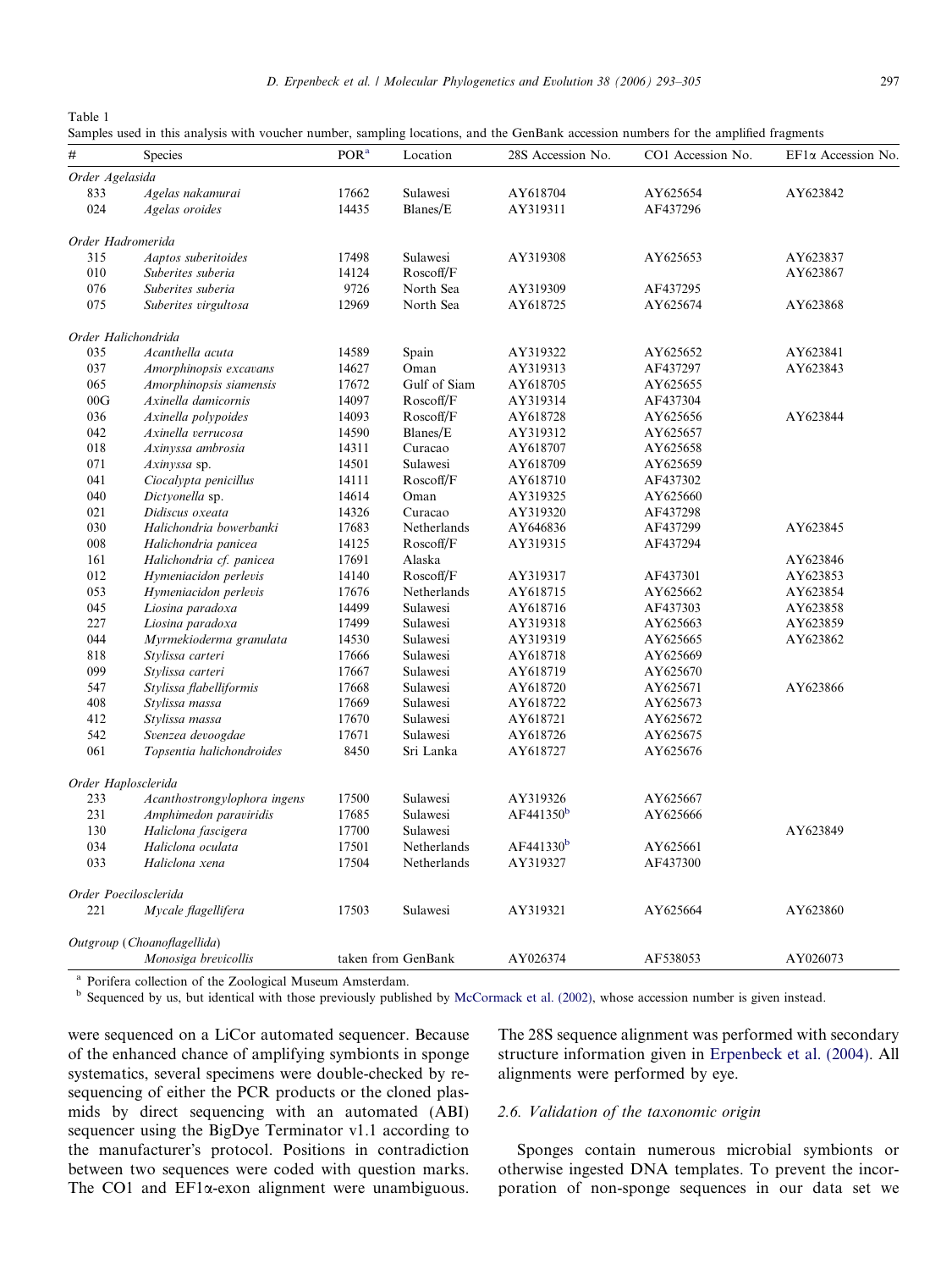verified the poriferan origin of all sequences with phenetic BLAST searches ([Altschul et al., 1990](#page-9-0)) and cladistic treereconstructions as described in [Erpenbeck et al. \(2002\).](#page-10-0)

#### 2.7. Phylogenetic reconstructions

Only nucleotide data has been used for the reconstructions, while the resulting phylogenies were compared with reconstructions on amino acid data for potential incongruence. Sequences of *Monosiga brevicollis* (Choanoflagellida) were used as uniform outgroup sequence for all analyses. We performed phylogenetic reconstructions under maximum-likelihood and Bayesian inference criteria on the nucleotide data sets. PAUP\*4.10b [\(Swofford, 2002](#page-11-0)) was used for the heuristic maximum likelihood analyses under the relatively best-fitting model. Bayesian inference reconstructions were obtained with MrBayes 3.04b [\(Huelsenbeck](#page-10-0) [and Ronquist, 2001](#page-10-0)) under 1,000,000 generations and four Metropolis-coupled Markov chains. The relatively best-fitting models were estimated with the likelihood-ratio test as implemented in Modeltest 3.06 [\(Posada and Crandall,](#page-11-0) [1998\)](#page-11-0) or MrModeltest 1.1 ([Nylander, 2002\)](#page-11-0). To compare the congruent gene trees statistically, we tested them with the partition homogeneity test [\(Farris et al., 1994\)](#page-10-0) as implemented in PAUP\*4.10b.

#### 2.8. Collection of biochemical data

Biochemical data were obtained from the literature as available from MarinLit ([Blunt and Munro, 2003](#page-10-0)), a compilation of marine biochemical literature of the last 60 years until present. Until spring 2004 MarinLit comprised 15,485 records, which were subsequently screened for Halichondrida and potential synapomorphic markers with the orders Agelasida or Hadromerida. Pre-compiled records were taken from the surveys of [Van Soest and Braekman](#page-11-0) [\(1999\)](#page-11-0) and from [Erpenbeck \(2004\).](#page-10-0) Compounds of assumed symbiotic or otherwise non-sponge origin were disregarded because genealogical relationships cannot be inferred from this unambiguously. Every potential marker for halichondrid–agelasid or halichondrid–suberitid relationship was re-checked against the database for presence among other demosponge taxa.

#### 3. Results

Ambiguously alignable positions such as the hypervariable loop positions in 28S [\(Erpenbeck et al., 2004](#page-10-0)) and the EF1 $\alpha$ -introns [\(Erpenbeck et al., 2005](#page-10-0)) were disregarded for all analyses. The resulting data sets comprised 36 taxa (see [Table 1](#page-4-0)) with 560 characters (142 parsimony informative, ts/tv ratio = 1.22) for the 28S fragment, 36 taxa with 459 nucleotides (172 parsimony informative, ts/tv ratio = 2.81) for CO1, and 18 taxa with 302 nucleotides (129 parsimony informative, ts/tv ratio = 1.22) for EF1 $\alpha$ . The resulting phylogenies are displayed in [Fig. 1](#page-2-0). As Bayesian posterior probabilities tend

to have higher values than bootstrap probabilities ([Huel](#page-10-0)[senbeck et al., 2002](#page-10-0)) we restricted branch support to a posterior probability of 80 or higher. The number of sponge sequences obtained for the  $EFi\alpha$  was considerably lower and resulted in a smaller tree than for the 28S or CO1 fragment. To verify the suitability of Monosiga as outgroup taxon (see [Lavrov et al., 2005\)](#page-11-0), we used in different approaches calcareous sponges (Leucosolenia) and cnidarians (Sarcophyton, Anemonia, and Eugymanthea) as outgroup taxa and observed no differences in the supported outcome [\(Erpenbeck, 2004](#page-10-0)).

The partition homogeneity test revealed significant differences  $(p < 0.01)$  between the resulting 28S and CO1 topologies. The usage of (a) the second codon positions only and (b) first  $+$  second codon positions in CO1 had no significant impact on the outcome.

All three trees equivocally favor a close relationship of Agelas with Stylissa, respectively, the Stylissa/Axinella damicornis species complex in CO1 and 28S (posterior probabilities: 28S, 97; CO1, 98; EF1 $\alpha$ , 99). The 28S tree places the agelasid taxa with Stylissa spp., Axinella damicornis, A. verrucosa, and close to A. polypoides, while the positions of the latter two is more basal in CO1 and inconclusive in EF1a. Nevertheless, our data displays strong evidence for a close relationship between the halichondrids Axinella damicornis and particularly Stylissa to Agelasidae, as all data sets are equivocal on their positions.

Suberitidae and Halichondriidae are clustered together in the 28S tree whereas they appear distant in the CO1 tree. The EF1 $\alpha$  tree is inconclusive on this question [\(Fig. 1\)](#page-2-0).

Furthermore, there is evidence for a coherence of the halichondriid taxa disregarding the uncertain relationship to the Suberitidae and Axinyssa in the 28S tree and Acanthella in the CO1 tree. The Dictyonellidae, however, are scattered all over the topology in both trees. We could not establish whether the families Desmoxyidae and Axinellidae were monophyletic because the number of taxa in our data set was not representative.

# 3.1. Potential biochemical markers uniting Halichondrida with Agelasida

The survey of MarinLit yielded the following potential biochemical markers and features shared by both agelasid and halichondrid taxa ([Table 2](#page-6-0)):

- (a) Pyrroloaminopropylimidazoles in Agelasida, Axinellidae, and Dictyonellidae: They are utilized by sponges as defense against predators and have already previously been discussed as combining markers for these taxa [\(Braekman et al., 1992;](#page-10-0) [Van Soest and Braekman, 1999;](#page-10-0) and others). They still can be regarded as synapomorphic marker for these groups.
- (b) Triple (C2,3,6)—sulfation of the steroid nucleus in Halichondrida and the astrosclerid Ceratoporella: Sulfation of the steroids, however, is widespread in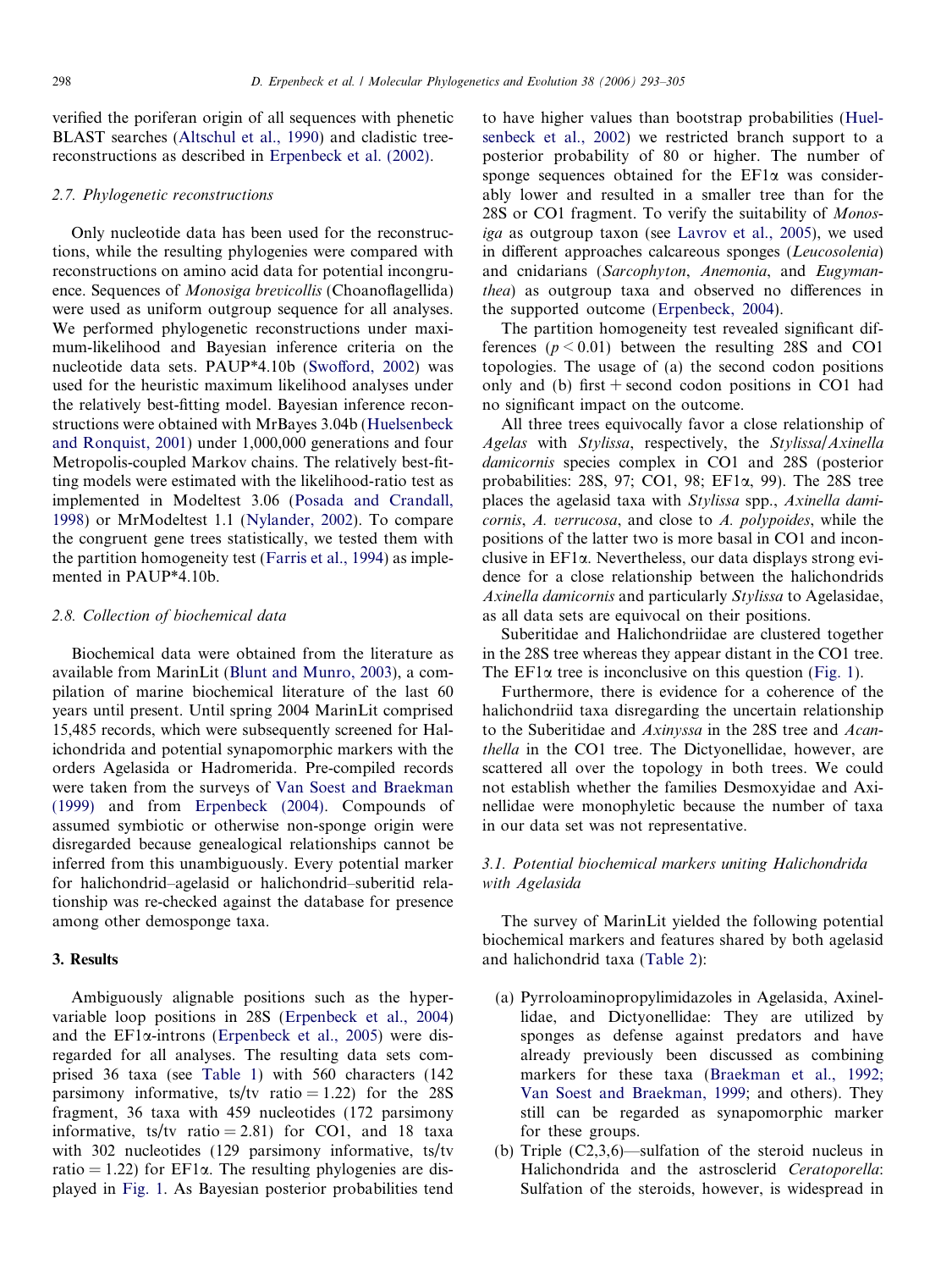<span id="page-6-0"></span>the demosponges, especially sulfation of the nucleus. The fact that some Halichondrida and the astrosclerid Ceratoporella sp. share compounds with the relatively rare triple sulfation at C 2,3,6, might discriminate these groups from the other sponges, but one must assume convergent evolution to regard this feature as potential halichondrid/agelasid synapomorphy as a similar structure is found in petrosiid sponges (e.g., [Aoki et al., 2002](#page-9-0)). It remains not entirely certain, if such a triple sulfation is a solid synapomorphic character as the same enzymes might be involved, which (mono- or di-)sulfate the nuclei in other taxa.

(c) Galactosylceramides, which are a unique class of the membrane glycosphingolipids and shared by Agelas and Axinella spp. ([Costantino et al., 1995, 1999\)](#page-10-0). However, most of these glycosphingolipids appear to be derived from bacteria ([Wicke et al., 2000\)](#page-12-0), which might diminish their suitability as synapomorphies.

There were only relatively few records for biochemical components in Suberitidae and in particular for suberitid components shared with Halichondrida (tab. 2). None of the biochemical records for Hadromerida proved to be a potential synapomorphic marker with Halichondrida towards a taxon ''Suberitina,'' or other potential hadromerid–halichondrid relationships:

- (a) In several halichondrid taxa the A-ring of certain steroids is modified from a C6- to a C5-ring forming a 3B-hydroxymethyl-A-nor-steroid (see also [Bergquist,](#page-10-0) [1978](#page-10-0)). This feature is also reported from a Homaxinella species ([Eggersdorfer et al., 1982](#page-10-0)). The genus Homaxinella is currently assigned to the hadromerid family Suberitidae. However, other members of that genus such as the investigated Homaxinella trachys are probably axinellids [\(Erpenbeck, 2004;](#page-10-0) see also [Barnathan et al., 2004\)](#page-9-0), which revokes the current compound as Suberitidae/Halichondriidae marker.
- (b) Cyclosterols with a cyclopropane ring at C25 and C27 are assumed to be rare [\(Umeyama et al., 2000](#page-11-0)) and have been recorded from several halichondrid genera (e.g., [McKee et al., 1993](#page-11-0)) and also from the hadromerid genus Spheciospongia (Clionaidae, [Cata](#page-10-0)[lan et al., 1982\)](#page-10-0). However, we found neither chemotaxonomic value for the pure presence of a cyclopropane ring at C25 and C27 nor for its specific positions at the sterol side chain as it occurs frequently in species of other orders (Verongida and Haplosclerida).
- (c) Sesterterpenes form only a small fraction of the biologically active terpene composition in Halichondrida and are also reported form the suberitid Suberites ([Shin et al., 1995](#page-11-0)). However, they have been extracted from many other Dictyoceratida ([Tasdemir et al.,](#page-11-0) [2000](#page-11-0)), Dendroceratida ([Cardellina et al., 1991\)](#page-10-0),

Table 2

Potential biochemical compounds combining Halichondrida with Agelasida or Hadromerida

| Compound                                                 | Family                                                         | Genus (e.g.)                                                  | Author (e.g.)                                                                                      |
|----------------------------------------------------------|----------------------------------------------------------------|---------------------------------------------------------------|----------------------------------------------------------------------------------------------------|
| Pyrroloaminopropyl-imidazoles                            | Agelasidae                                                     | <b>Agelas</b>                                                 | Iwagawa et al. (1998)                                                                              |
|                                                          | <b>Astroscleridae</b>                                          | <b>Astrosclera</b>                                            | Williams and Faulkner (1996)                                                                       |
|                                                          | <b>Astroscleridae</b>                                          | <b>Goreauiella</b>                                            | Rinehart (1989)                                                                                    |
|                                                          | <b>Axinellidae</b>                                             | <b>Axinella</b>                                               | Cimino et al. (1982)                                                                               |
|                                                          | <b>Dictyonellidae</b>                                          | <b>Stylissa</b>                                               | Mattia et al. (1982)                                                                               |
| (C 2,3,6) sulfation of the steroid nucleus $\frac{1}{3}$ | Halichondriidae                                                | Halichondria                                                  | Makarieva et al. (1995)                                                                            |
|                                                          | Astroscleridae                                                 | Ceratoporella                                                 | Yang et al. (2003)                                                                                 |
| Galactosylceramides                                      | Agelasidae                                                     | <b>Agelas</b>                                                 | Costantino et al. (1995, 1999)                                                                     |
|                                                          | <b>Axinellidae</b>                                             | <b>Axinella</b>                                               | Costantino et al. (1995, 1999)                                                                     |
| 3B-hydroxymethyl-A-or-steroids                           | Axinellidae                                                    | $A$ xinella                                                   | Aknin et al. (1996)                                                                                |
|                                                          | Dictyonellidae                                                 | $Stv$ lissa <sup>a</sup>                                      | Bohlin et al. (1980)                                                                               |
|                                                          | (Suberitidae) <sup>b</sup>                                     | Homaxinella <sup>b</sup>                                      | Eggersdorfer et al. (1982)                                                                         |
| Cyclosterols with cyclopropane<br>rings at C25 and C27   | Halichondriidae<br>Dictyonellidae<br>Axinellidae<br>Clionaidae | Topsentia<br><i>Stylissa</i><br>$A$ xinella<br>Spheciospongia | McKee et al. (1993)<br>Kelecom et al. (1979)<br>Crist and Djerassi (1983)<br>Catalan et al. (1982) |
| Sesterterpenes                                           | Halichondriidae                                                | Halichondria                                                  | Nakagawa et al. (1987)                                                                             |
|                                                          | Suberitidae                                                    | <b>Suberites</b>                                              | Shin et al. (1995)                                                                                 |
| Aaptamines                                               | Halichondriidae                                                | Hymeniacidon                                                  | Pettit et al. $(2004)$                                                                             |
|                                                          | Suberitidae                                                    | <b>Suberites</b>                                              | Bergquist et al. (1991)                                                                            |

Their suitability is discussed in the text. Compounds, which have not been reported from any other demosponge order, are highlighted in bold. <sup>a</sup> As Stylotella agminata.

<sup>b</sup> This *Homaxinella* (trachys) is probably an Axinellidae, see text.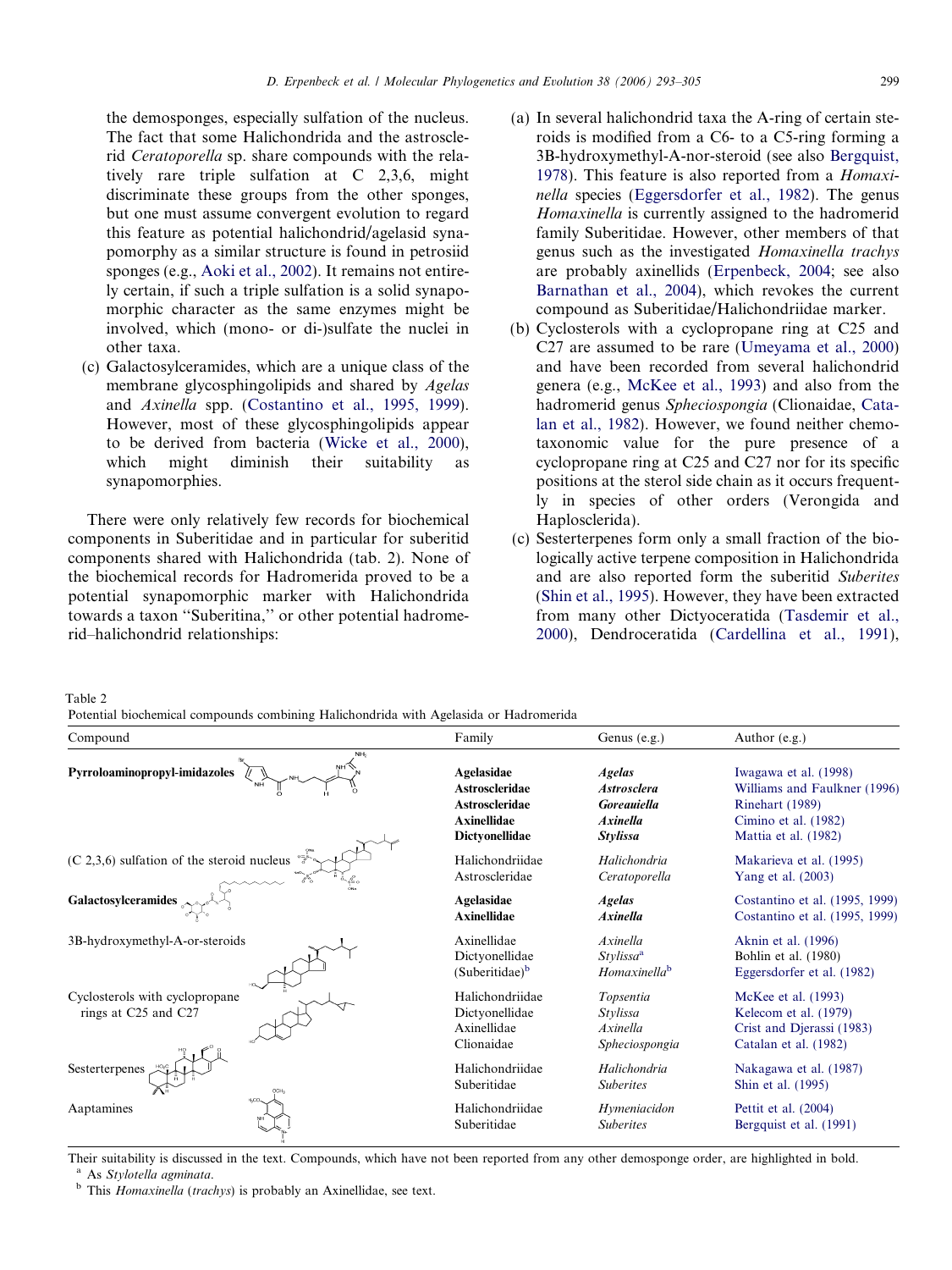Verongida ([Jimenez et al., 1991\)](#page-10-0), and Poecilosclerida (Yamada and Yamagishi, 1993), which revokes their suitability as combining character.

(d) Aaptamine-type alkaloids are a suggested marker for Hadromerida ([Bergquist et al., 1991](#page-10-0)), respectively, the family Suberitidae ([Van Soest and Braekman,](#page-11-0) [1999\)](#page-11-0) and also reported for the halichondrid  $Hy$ *men*-iacidon [\(Pettit et al., 2004](#page-11-0)). However, they have recently been isolated from the Haplosclerida Xesto-spongia [\(Calcul et al., 2003](#page-10-0)), and are known from the Dictyoceratida Luffariella [\(Park et al., 1995\)](#page-11-0). They cannot be considered as a combining character for Suberitidae and halichondrids.

## 4. Discussion

# 4.1. The need for independent markers in demosponge molecular phylogeny

Congruent results from independent data sets provide strong support for any phylogenetic hypothesis. We could show, that three molecular and a biochemical data sets display congruencies (e.g., the phylogenetic affinities of the Agelasida within the demosponges) and provide strong support for morphology-incompatible classifications. However, in our approach, the CO1 gene tree is in major parts different from the 28SrDNA tree. 28SrDNA reconstructions of demosponge phylogenies repeatedly lead to topologies that are largely inconsistent with morphological expectation and classification (e.g., [McCormack et al.,](#page-11-0) [2002; McCormack and Kelly, 2002](#page-11-0)). Although this is no objective criterion to prefer one gene tree above another in the case of contradiction ([Nichols, 2005](#page-11-0); this study), the comparison of trees based on independent genes (e.g., nuclear rDNA against mtDNA and/or against a nuclear protein) appears highly necessary.

[Moore \(1995\)](#page-11-0) discusses mitochondrial gene trees as more likely to be congruent with the species tree than nuclear gene trees, but they are also more strongly affected by historical events such as founder effects or bottlenecks than nuclear genes ([Arnaud-Haond et al., 2003\)](#page-9-0).

On the other hand, the diploblast mitochondrion appears in many aspects different from its bilaterian counterpart. [Lavrov et al. \(2005\)](#page-11-0) revealed in the first published complete poriferan mt-DNA sequences extra genes in sponges (such as atp9, which is present in mtDNA of fungi, plants, and protists). Furthermore, they found relatively large intergenic regions and bacterial-like rRNA and tRNA features.

There are further peculiarities of diploblast mtDNA compared to bilaterian mtDNA. First, certain cnidarians bear a linear mtDNA structure instead of the typical circular strands [\(Bridge et al., 1992](#page-10-0)). Second, mtDNA of Anthozoa (and probably of other diploblasts as well) encodes only 1 to 2 tRNA genes instead of 22 as usual in Metazoa [\(Wolstenholme, 1992](#page-12-0)), which requires import of tRNAs

and causes different evolutionary constraints. Furthermore, the evolutionary rate of mtDNA is found to be up to 10–20 times lower in diploblasts [\(Shearer et al., 2002\)](#page-11-0), which may be caused by a special mtDNA mismatch repair system as found in corals [\(Pont-Kingdon et al., 1995\)](#page-11-0). This lower evolutionary rate in diploblasts might be suitable to resolve older clades or deeper phylogenies than in Bilateria.

[Shearer et al. \(2002\)](#page-11-0) describe cases for diploblasts in which the mitochondrial gene clearly failed to reconstruct species trees: genetic variation among species also can be disproportionate to the taxonomic classification with a divergence rate too variable among clades. [Romano and](#page-11-0) [Palumbi \(1996, 1997\)](#page-11-0) report six identical mitochondrial 16S strands from taxa of three different scleractinian families, which [Shearer et al. \(2002\)](#page-11-0) interpret as additional reason not to overestimate the phylogenetic inference of mitochondrial gene trees.

Consequently, the need of multiple independent gene trees in (sponge) phylogenetics is highly evident, regarding the specific peculiarities of every gene fragment recruited for phylogenetic reconstructions. A combination out of mtDNA, nuclear rDNA and a suitable nuclear protein, as shown in our example, appears desirable.

# 4.2. Multiple, independent support for agelasidlhalichondrid relationships

A close relationship between Agelasidae and halichondrid taxa, especially to the Stylissa/Axinella damicornis species complex, is indicated equivocally by all three gene fragments and biochemical compounds. Our data confirms the analyses of [Lafay et al. \(1992\) and Alvarez et al. \(2000\)](#page-11-0) with a different ribosomal fragment and provides support from two other partially independent genes, a mitochondrial  $(CO1)$  and a nuclear  $(EF1\alpha)$  protein and the chemosystematic analyses of [Bergquist \(1985\), Braekman et al.](#page-10-0) [\(1992\), and Costantino et al. \(1996\).](#page-10-0) A suborder Agelasina may be employed alongside other halichondrid subtaxa, which will have to be distinguished in future studies [\(Erpenbeck, 2004; Van Soest and Hooper, 2002](#page-10-0)). Although this hypothesis does not match the morphological expectations (which clearly would be desirable and would provide overwhelming support), we believe that independent molecular and biochemical data outperform morphological characters in phylogenetic reconstructions.

Indeed, morphological synapomorphies between the agelasids and halichondrids are not immediately obvious. A close relationship is morphologically masked by the accumulation of autapomorphies in Agelasidae. They differ essentially in form and function of the styles (verticillately spined and echinating in Agelasidae, smooth and plumoreticulate in Axinella and Stylissa), which justified the placement in different orders in previous systems (e.g., Lévi, [1973\)](#page-11-0). Numerous other taxa share the style types of  $Stylis$ sa and *Axinella*, which therefore imply their plesiomorphic character state. Therefore, an autapomorphic nature of the verticillately spined echinating styles has to be assumed in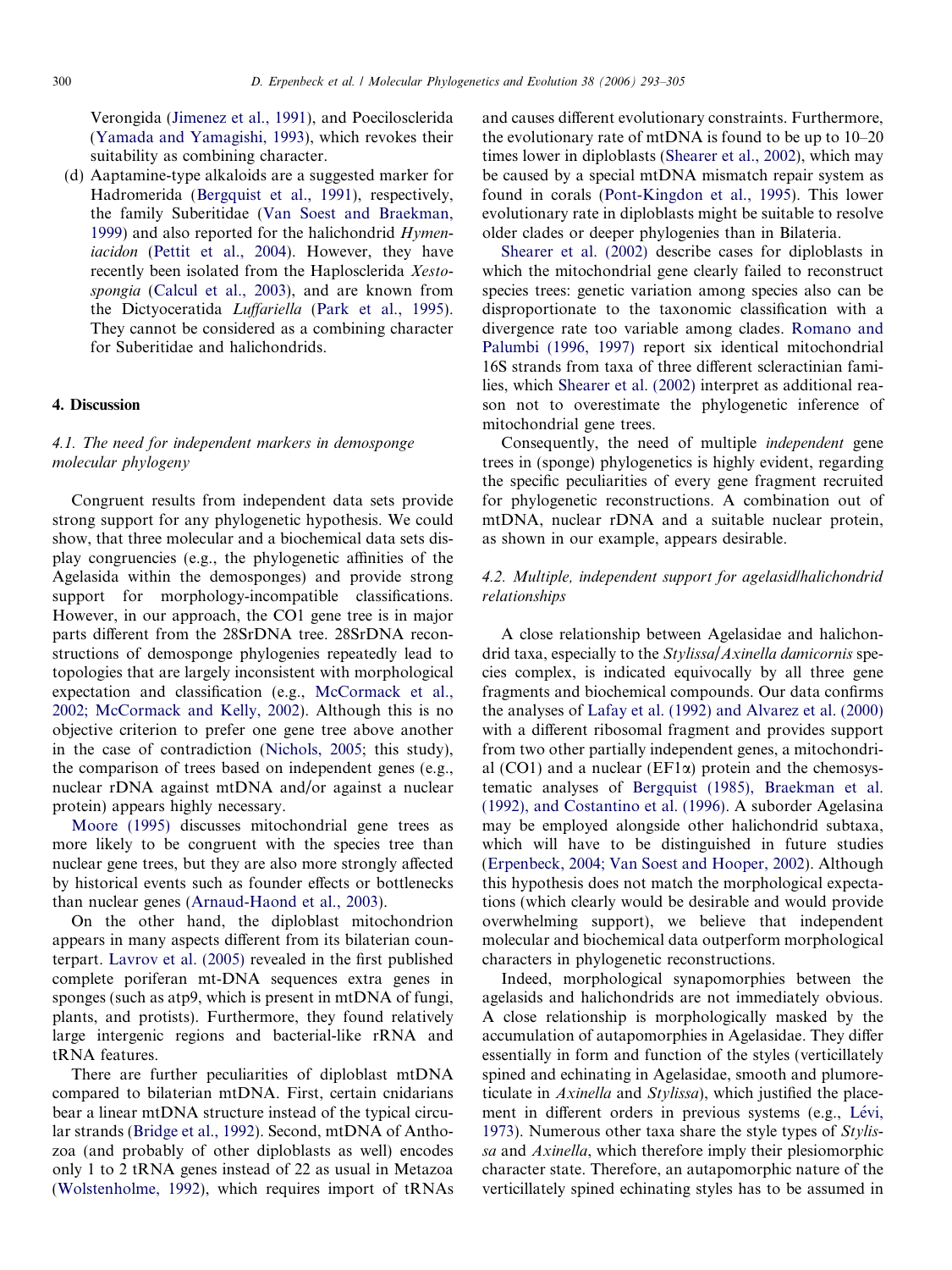this group. Echinating spicules are undoubtedly important for sorting relationships at the species level, but are of questionable significance for higher levels of classification (see also [Hooper, 1990](#page-10-0)).

There are other fundamental differences in skeletal architecture masking close phylogenetic relationships in sponges: The order Agelasida contains the family Astroscleridae, whose members possess a calcareous basal skeleton, and have been earlier placed in a different class of sponges (''sclerosponges''), prior to the availability of morphological [\(Van Soest, 1984a; Vacelet, 1985\)](#page-11-0), biochemical, and molecular data (e.g., [Alvarez et al., 2000; Chombard](#page-9-0) [et al., 1997\)](#page-9-0). With our current data we can assess even more, independent lines of evidence for a close relationship of morphologically different demosponge taxa. Consequently, we cannot ignore the fact that sponge morphological systematics is frequently misleading and masks true evolutionary histories. This frequently misleading nature might have been due to a strong evolutionary pressure on the morphology of spicules, which appear to be unchanged since their earliest fossil records. Due to such potential constraints, morphologically similar spicules at different positions in the skeleton (i.e., with different functions) do not necessarily have to be homologous and require a more detailed functional distinction of characters to improve their homologization [\(Fromont and Bergquist, 1990](#page-10-0)).

# 4.3. Further phylogenetic implications supported by multiple data sets

Our independent gene tree approach also provides additional insight in the phylogenetic classification of the Halichondrida, which should be briefly taken into account:

We have not found further indication for the coherence of a taxon ''Suberitina,'' i.e., the predicted relationship between the families Halichondriidae (order Halichondrida) and Suberitidae (order Hadromerida), as suggested by [Chombard and Boury-Esnault \(1999\)](#page-10-0). While their (and our) partial 28SrDNA trees clearly favor the close relationship between halichondriid and suberitid demosponges, our CO1, EF1 $\alpha$  and biochemical data provide no extra evidence to merge these two families.

The halichondrid family Dictyonellidae Van Soest, Diaz and Pomponi, is not supported as a monophyletic group. Its genera are positioned in various parts of the tree indicating that the family Dictyonellidae is polyphyletic. The taxon Dictyonellidae is based on mainly negative characters (such as the lack of an ectosomal skeleton) and apparently an assemblage of genera related to different higher taxa, sharing the absence of their taxonomic relevant characters.

There is phylogenetic signal, suggesting coherence of a taxon Halichondriidae comprising of (at least) the genera Halichondria, Hymeniacidon, Ciocalypta, and Topsentia and Amorphinopsis. Their close relationship is supported by the CO1 and 28SrDNA data, while their relationship to other taxa with contradicting position in the gene trees such as Axinyssa or Acanthella has to be verified with additional data.

Despite their placement in two different families, Stylissa and Axinella might be closely related. Stylissa massa and S. carteri, both included in our data set together with S. flabell*iformis*, the type species of the genus  $Stylissa$ , were previously regarded as species of the genus Axinella and both genera share the occurrence of 3B-hydroxymethyl-A-nor-steroids ([Erpenbeck, 2004\)](#page-10-0).

## 4.4. Implications for sponge morphological systematics

The ancient origin of demosponges in combination with their simple morphology causes peculiar problems (homoplasies) in developing a morphological demosponge phylogeny. Therefore, molecular markers are used to examine the polarity of character evolution (e.g., [Borchiellini et al., 2004; Manuel et al., 2003\)](#page-10-0). Evolutionary constraints appear to have kept the sponge bauplan basically unchanged since the late Cambrian (Reitner and Wörheide, 2002) and inhibit the recognition of any additional morphological features. Based on these constraints, spicule elements were therefore either modified, and/or obtained different functions in different parts of the skeleton. Examples of convergent microsclere evolution are the ''didiscorhabds'' of Didiscus (order Halichondrida, [Fig. 2](#page-9-0)A) and the convergently re-developed ''chessman-spicules'' of Latrunculia (order Poecilosclerida  $i.s.,$  [Fig. 2B](#page-9-0)), of which clearly could be shown that they originate analogously from a different spicule type ([Hiem](#page-10-0)[stra and Van Soest, 1991](#page-10-0)).

While theories of microsclere evolution are abundant, homology assessments appear more difficult for principal styles (megascleres). It remains unclear if the ''tylote'' ([Fig. 2C](#page-9-0)) spicules, as found in Hymeniacidon ([Fig. 2](#page-9-0)D), are homologous to the ''tylostyles'' of Suberitidae ([Figs.](#page-9-0) [2C](#page-9-0) and E), which could therefore be a potential synapomorphic character for the proposed taxon Suberitina. Both types of spicules appear morphologically different but could be either autapomorphic modifications, or convergent development of characters. The same problem is given with the "mycalostyles" of *Mycale* spp. [\(Fig. 2](#page-9-0)F). Mycalostyles are spicules that become narrower before the rounded end, resulting in a tylostyle-like appearance. They could be derived from common ''styles'' ([Fig. 1B](#page-2-0)), tylostyles ([Fig. 2](#page-9-0)C) or none, or both.

Our present data clearly show how morphological systematics, based on our understanding of morphology, is not sufficient for a rigorous cladistic reconstruction of a phylogenetic tree of all clades and all taxonomic levels simultaneously. Our molecular CO1 and 28S data sets support morphological expectations that the Halichondriidae genera Amorphinopsis, Ciocalypta, Halichondria, Hymeniacidon, and Topsentia are in fact closely related. To date these relationships cannot be technically supported by exhaustive cladistic analyses of the morphological characters because the possession of distinct spicules (''oxeas''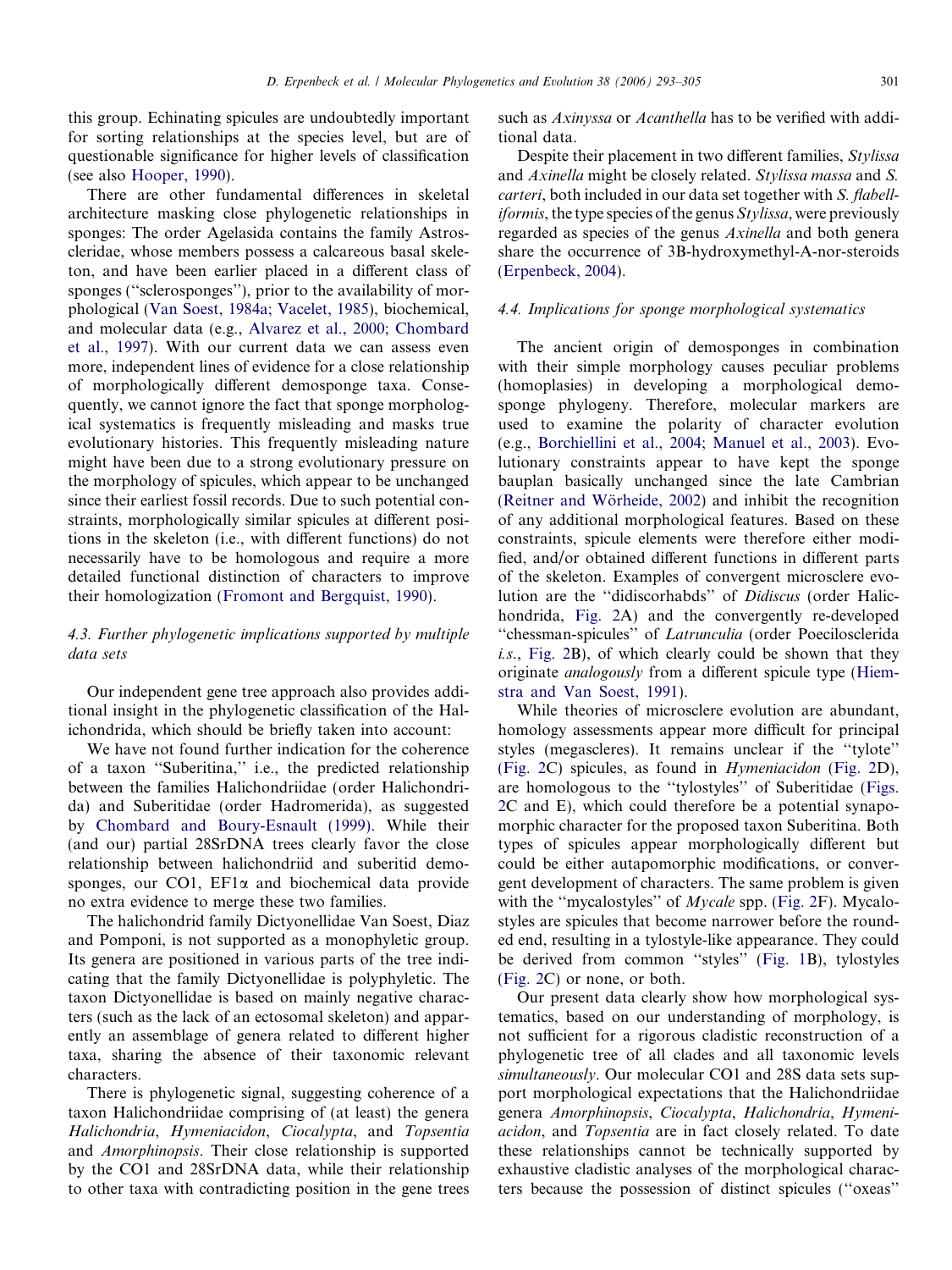<span id="page-9-0"></span>

Fig. 2. (A) Didiscorhabd from Didiscus aceratus. (B) Discorhabd from Latrunculia brevis. (C) Tylostyle of Suberites domuncula. (D) Apices of styles of Hymeniacidon perlevis. (E) Apex of tylostyle of Suberites domuncula. (F) Apex of ''Mycalostyle'' from Mycale diversisigmata.

or ''styles'') separates the two genera Halichondria and Hymeniacidon as two different genera, but in the same family the same features can be used to distinguish two species of a genus (Ciocalypta penicilus and C. tyleri). Since both types of spicules are found in the same species in the genus Amorphinopsis, the character ''spicule type'' looses its power to resolve phylogenetic relationships in this family.

Skeletal arrangements are likewise differently suitable as phylogenetic characters among taxa. For example, the genus Higginsia (Halichondrida: Desmoxyidae) possesses in its different species a very large range of choanosomal skeletal arrangements, which would be in other groups of sponges distinctive for even higher taxa.

In conclusion, if morphological systematics shall remain valuable for demosponge systematics, we have to do a better job judging taxon-wise which characters may be recruited. General character value estimations (e.g., [Hajdu and Van](#page-10-0) [Soest, 1996\)](#page-10-0) for characters based on a large range of demosponge taxa are therefore misleading. An a priori comparison with (congruent) molecular phylogenies could provide the taxonomist insight in the distribution of the particular character among higher demosponge taxa and reveal potential homoplasies and ''good'' apomorphic characters.

#### Acknowledgments

We thank Belinda Alvarez de Glasby, Martin R. Genner, Ann N. Knowlton, Peter Kuperus, Sven Lange, Frederick R. Schram, Betsie Voetdijk, Nicole J. de Voogd, and two anonymous reviewers for contributions in various ways to this paper. Part of the material was freshly collected during the SYMBIOSPONGE project (EU-MAS3CT 97-0144). This work was financed by the Netherlands Organisation for Scientific Research (NWO) Nr: ALW 809.34.003. F. P. acknowledges funding from the Colombian Science Fund-COLCIENCIAS (Grant 110109-11241) and the Netherlands Foundation for the Advancement of Tropical Research-WOTRO (WB 82-261). All experiments comply with the current laws of the Netherlands and the European Union.

## References

- Aknin, M., Gaydou, E.M., Boury-Esnault, N., Costantino, V., Fattorusso, E., Mangoni, A., 1996. Nor-sterols in Axinella proliferans, sponge from the Indian Ocean. Comp. Biochem. Physiol. B Comp. Biochem. 113, 845–848.
- Altschul, S.F., Gish, W., Miller, W., Myers, E.W., Lipman, D.J., 1990. Basic local alignment search tool. J. Mol. Biol. 215, 403–410.
- Alvarez, B., Crisp, M.D., Driver, F., Hooper, J.N.A., Van Soest, R.W.M., 2000. Phylogenetic relationships of the family Axinellidae (Porifera: Demospongiae) using morphological and molecular data. Zool. Scr. 29, 169–198.
- Aoki, S., Naka, Y., Itoh, T., Furukawa, T., Rachmat, R., Akiyama, S., Kobayashi, M., 2002. Lembehsterols A and B, novel sulfated sterols inhibiting thymidine phosphorylase, from the marine sponge Petrosia strongylata. Chem. Pharm. Bull. 50 (6), 827–830.
- Arnaud-Haond, S., Bonhomme, F., Blanc, F., 2003. Large discrepancies in differentiation of allozymes, nuclear and mitochondrial DNA loci in recently founded Pacific populations of the pearl oyster Pinctada margaritifera. J. Evol. Biol. 16, 388–398.
- Barnathan, G., Nambinin, V., Al-Lihaibi, S., Njinkoue, J.M., Kornprobst, J.M., Vacelet, J., Boury-Esnault, N., 2004. Unusual sterol composition and classification of three marine sponge families. Boll. Mus. Ist. Biol. Univ. Genova 68, 201–208.
- Barthel, D., 1991. Influence of different current regimes on the growth form of Halichondria panicea Pallas. In: Reitner, J., Kreupp, H. (Eds.), Fossil and Recent Sponges. Springer, Berlin, pp. 387–394.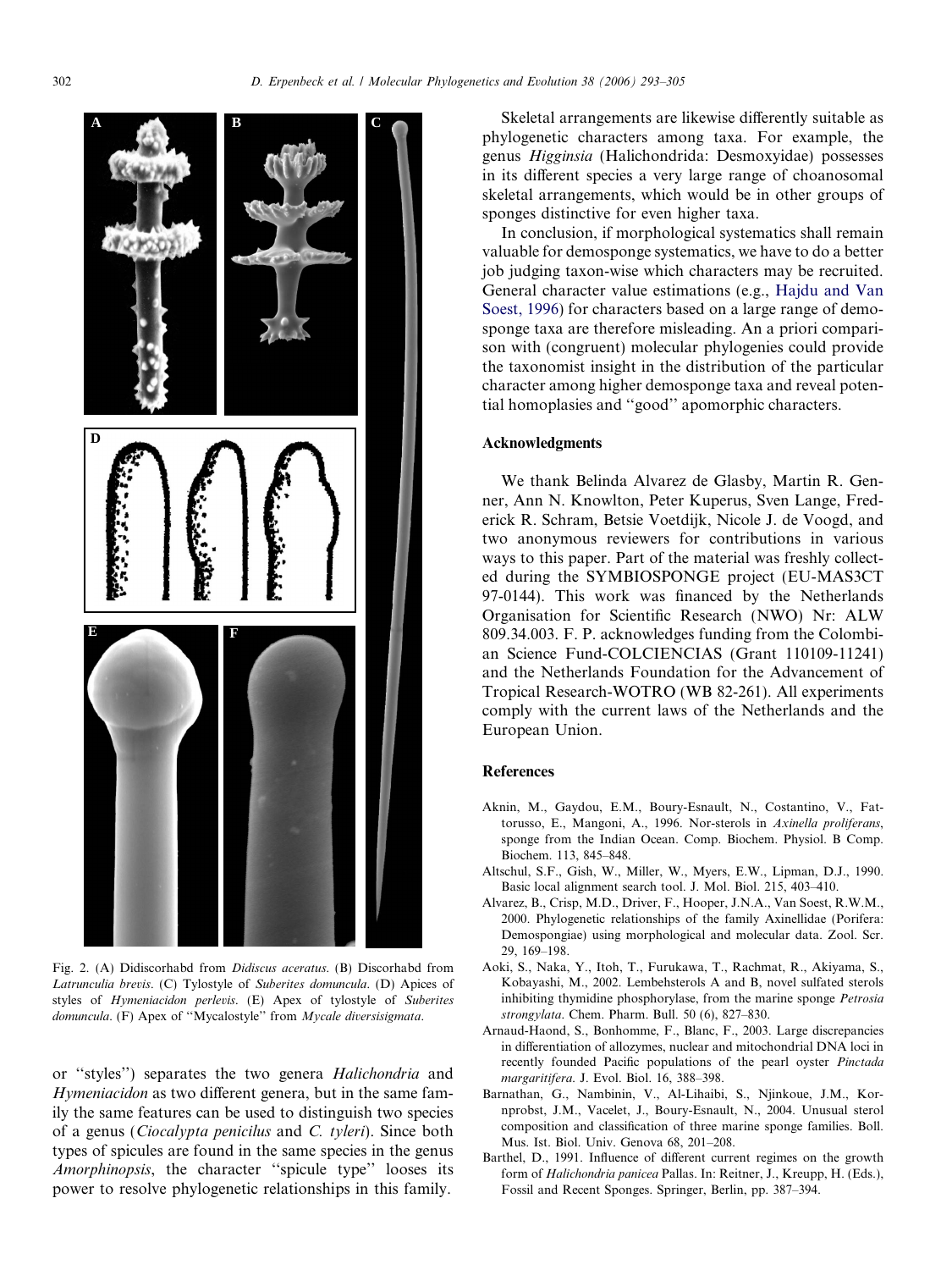- <span id="page-10-0"></span>Bergmann, W., Freeney, R.J., 1950. The isolation of a new thymine pentoside from sponges. J. Am. Chem. Soc. 72, 2805.
- Bergquist, P.R., 1978. Sponges. Hutchinson University Library, London.
- Bergquist, P.R., 1985. Poriferan relationships. In: Morris, S.C., George, J.D., Gibson, R., Platt, H.M. (Eds.), The Origins and Relationships of Lower Invertebrates. Sinauer Association, Oxford, pp. 14–27.
- Bergquist, P.R., Cambie, R.C., Kernan, M.R., 1991. Chemistry of Sponges.14. Aaptamine, a taxonomic marker for sponges of the order Hadromerida. Biochem. Syst. Ecol. 19, 289–290.
- Blunt, J.W., Munro, M.H.G., 2003. MarinLit. A database of the literature on marine natural products for use on a macintosh computer prepared and maintained by the Marine Chemistry Group. Department of Chemistry, University of Canterbury Canterbury, New Zealand.
- Bohlin, L., Gehrken, H., Scheuer, P.J., Djerassi, C., 1980. Minor and trace sterols. XVI. Hydroxymethyl- A-nor-5a-gorgostane, a novel sterol from Stylotella agminata. Steroids 35, 295–304.
- Borchiellini, C., Chombard, C., Lafay, B., Boury-Esnault, N., 2000. Molecular systematics of sponges (Porifera). Hydrobiologia 420, 15– 27.
- Borchiellini, C., Chombard, C., Manuel, M., Alivon, E,, Vacelet, J., Boury-Esnault, N., 2004. Molecular phylogeny of Demospongiae: implications for classification and scenarios of character evolution. Mol. Phylogenet. Evol. 32 (3), 823–837.
- Boury-Esnault, N., Hajdu, E., Klautau, M., Custodio, M., Borojevic, R., 1994. The value of cytological criteria in distinguishing sponges at the species level—the example of the genus Polymastia. Can. J. Zool. 72, 795–804.
- Braekman, J.C., Daloze, D., Stoller, C., van Soest, R.W.M., 1992. Chemotaxonomy of Agelas (Porifera, Demospongiae). Biochem. Syst. Ecol. 20, 417–431.
- Bridge, D., Cunningham, C.W., Schierwater, B., DeSalle, R., Buss, L.W., 1992. Class–level relationships in the phylum Cnidaria—Evidence from mitochondrial genome structure. Proc. Natl. Acad. Sci. USA 89, 8750–8753.
- Calcul, L., Longeon, A., Al Mourabit, A., Guyot, M., Bourguet-Kondracki, M.L., 2003. Novel alkaloids of the aaptamine class from an Indonesian marine sponge of the genus Xestopongia. Tetrahedron 59, 6539–6544.
- Cardellina, J.H., Hendrickson, R.L., Stierle, A.A., Martin, G.E., 1991. Kimbasines A and B, novel hexacyclic norsesterterpene alkaloids from the sponge Igernella notabilis. Tetrahedron Lett. 32, 2347–2350.
- Catalan, C.A.N., Lakshmi, V., Schmitz, F.J., Djerassi, C., 1982. Minor and trace sterols in marine invertebrates 39 Cyclocholest-5-en-3B-ol, a novel cyclopropyl sterol (from Spheciospongia). Steroids 40, 455–463.
- Chombard, C., Boury-Esnault, N., 1999. Good Congruence between morphology and molecular phylogeny of Hadromerida, or how to bother sponge taxonomists. Mem. Queensl. Mus. 44, 100.
- Chombard, C., Boury-Esnault, N., Tillier, S., 1998. Reassessment of homology of morphological characters in tetractinellid sponges based on molecular data. Syst. Biol. 47 (3), 351–366.
- Chombard, C., Boury-Esnault, N., Tillier, A., Vacelet, J., 1997. Polyphyly of ''sclerosponges'' (Porifera, Demospongiae) supported by 28S ribosomal sequences. Biol. Bull. 193, 359–367.
- Cimino, G., de Rosa, S., de Stefano, S., Mazzarella, L., Puliti, R., Sodano, G., 1982. Isolation and X-ray crystal structure of a novel bromo compound from two marine sponges. Tetrahedron Lett. 23, 767–768.
- Costantino, V., Fattorusso, E., Mangoni, A., 1995. Glycolipids from Sponges.1. Glycosyl Ceramide Composition of the Marine Sponge Agelas clathrodes. Liebigs Ann., 1471–1475.
- Costantino, V., Fattorusso, E., Mangoni, A., Di Rosa, M., Ianaro, A., 1999. Glycolipids from sponges. VII. Simplexides, novel immunosuppressive glycolipids from the Caribbean sponge Plakortis simplex. Bioorg. Med. Chem. Lett. 9, 271–276.
- Costantino, V., Fattorusso, E., Mangoni, A., DiRosa, M., Ianaro, A., Maffia, P., 1996. Glycolipids from sponges.4. Immunomodulating glycosyl ceramides from the marine sponge Agelas dispar. Tetrahedron 52, 1573–1578.
- Crist, B.V., Djerassi, C., 1983. Minor trace sterols. 47. A re-investigation of the 19-nor stanols from the sponge Axinella polypoides. Steroids 42, 331–343.
- Dendy, A., 1921. The tetraxonid sponge-spicule: A study in evolution. Acta Zool., 95–152.
- Eggersdorfer, M.L., Kokke, W.C.M.C., Crandell, C.W., Hochlowski, J.E., Djerassi, C., 1982. Sterols in marine invert. 32. Isolation of 3b- (Hydroxymethyl) the first naturally occurring sterol with a 15–16 double bond in sponge Homaxinella trachys. J. Org. Chem. 47, 5304– 5309.
- Erpenbeck, D., 2004. On the phylogeny of halichondrid demosponges. Ph.D. Thesis University of Amsterdam. ISBN: 90-64644-40-3.
- Erpenbeck, D., Breeuwer, J.A.J., van der Velde, H.C., van Soest, R.W.M., 2002. Unravelling host and symbiont phylogenies of halichondrid sponges (Demospongiae, Porifera) using a mitochondrial marker. Mar. Biol. 141, 377–386.
- Erpenbeck, D., Breeuwer, J.A.J., van Soest, R.W.M., 2005. Identification, characterization and phylogenetic signal of an elongation factor-1 alpha fragment in demosponges (Metazoa, Porifera, Demospongiae). Zool. Scr. 34 (4), 437–445.
- Erpenbeck, D., McCormack, G.P., Breeuwer, J.A.J., van Soest, R.W.M., 2004. Order level differences in the structure of partial LSU across demosponges (Porifera): New insights into an old taxon. Mol. Phylogenet. Evol. 32 (1), 388–395.
- Farris, J.S., Kallersjo, M., Kluge, A.G., Bult, C., 1994. Permutations. Cladistics 10, 65–76.
- Fromont, J., Bergquist, P.R., 1990. Structural characters and their use in sponge taxonomy: when is a sigma not a sigma. In: Rützler, K. (Ed.), New Perspectives in Sponge Biology. Smithonian Institution Press, Washington, DC, pp. 273–278.
- Hajdu, E., Van Soest, R.W.M., 1996. Choosing among poriferan morphological characters within the cladistic paradigm. Bull. Inst. R. Sci. Nat. Belg. Biol., 81–88.
- Hartman, W.D., 1980. Systematics of the Porifera. In: Hartman, W.D., Wendt, J.W., Wiedenmayer, F. (Eds.), Living and Fossil Sponges. Sedimenta VIII Rosenstiel School of Marine and Atmospheric Science, Miami, pp. 24–52, see also 1–274.
- Hiemstra, F., Van Soest, R.W.M., 1991. Didicus verdensis spec. nov. (Porifera: Halichondrida) from the Cape Verde islands, with a revision and phylogenetic classification of the genus Didiscus. Zoöl. Mededelingen 65, 39–52.
- Hooper, J.N.A., 1990. Character stability, systematics, and affinities between Microcionidae (Poecilosclerida) and Axinellida. In: Rützler, K. (Ed.), New Perspectives in Sponge Biology. Smithonian Institution Press, Washington, DC, pp. 284–294.
- Huelsenbeck, J.P., Larget, B., Miller, R.E., Ronquist, F., 2002. Potential applications and pitfalls of Bayesian inference of phylogeny. Syst. Biol. 51, 673–688.
- Huelsenbeck, J.P., Ronquist, F., 2001. MRBAYES: Bayesian inference of phylogeny. Bioinformatics 17, 754–755.
- Iwagawa, T., Kaneko, M., Okamura, H., Nakatani, M., Van Soest, R.W.M., 1998. New alkaloids from the Papua New Guinean sponge Agelas nakamurai. J. Nat. Prod. 61, 1310–1312.
- Jimenez, C., Quinoa, E., Crews, P., 1991. Novel marine sponge alkaloids 3. b-Carbolinium salts from Fascaplysinopsis reticulata. Tetrahedron Lett. 32, 1843–1846.
- Jones, W.C., 1984. Spicule dimensions as taxonomic criteria in the identification of haplosclerid sponges from the shores of Anglesey. Zool. J. Linn. Soc. 80, 239–259.
- Jones, W.C., 1997. Spicule form and morphogenesis in the calcerous sponge Leuconia fistulosa (Johnston). In: Watanabe, Y., Fusetani, N. (Eds.), Sponge Sciences: Multidisciplinary Perspectives. Springer, Tokyo, pp. 55–67.
- Kelecom, A., Kannengiesser, G.J., Baker, P.M., 1979. Chemical constituents of Verongia sponges. III. C13 NMR of aplysterol and 24,28 didehydroaplysterol. Ann. Acad. Bras. Cienc. 51, 643–645.
- Kelly-Borges, M., Bergquist, P.R., Bergquist, P.L., 1991. Phylogenetic relationships within the order Hadromerida (Porifera, Demospongiae,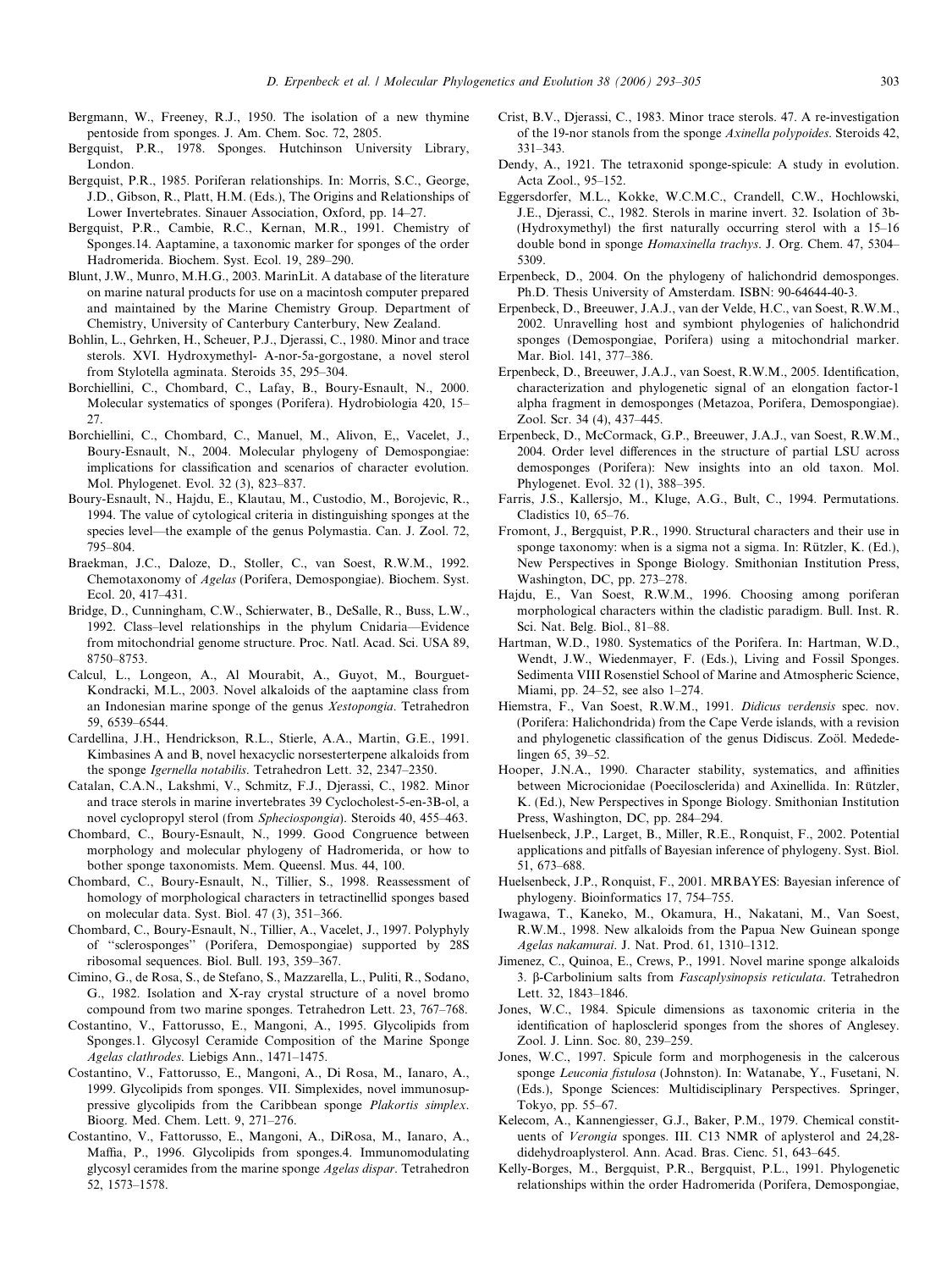<span id="page-11-0"></span>Tetractinomorpha) as indicated by ribosomal-RNA sequence comparisons. Biochem. Syst. Ecol. 19, 117–125.

- Kelly-Borges, M., Pomponi, S.A., 1994. Phylogeny and classification of lithistid sponges (Porifera: Demospongiae): a preliminary assessment using ribosomal DNA sequence comparisions. Mol. Mar. Biol. Biotechnol. 3, 87–103.
- Lafay, B., Boury-Esnault, N., Vacelet, J., Christen, R., 1992. An analysis of partial 28S ribosomal RNA sequences suggests early radiation of sponges. BioSystems 28, 139–151.
- Lavrov, D.V., Forget, L., Kelly, M., Lang, B.F., 2005. Mitochondrial genomes of two demosponges provide insights into an early stage of animal evolution. Mol. Biol. Evol. 22, 1231–1239.

Lévi, C., 1957. Ontogeny and Systematics in Sponges. Syst. Zool. 6, 1–4.

- Lévi, C., 1973. Systématique de la classe des Demospongiaria (Démosponges). In: Grassé, P.P. (Ed.), Traité de Zoologie. Anatomie, Systématique, Biologie. Spongiaires, vol. 3, No. 1. Masson et Cie, Paris, pp. 577–631.
- Makarieva, T.N., Stonik, V.A., Dmitrenok, A.S., Krasokhin, V.B., Svetashev, V.I., Vysotskii, M.V., 1995. New polar steroids from the sponges Trachyopsis halichondroides and Cymbastela coralliophila. Steroids 60, 316–320.
- Manuel, M., Borchiellini, C., Alivon, E., Le Parco, Y., Vacelet, J., Boury-Esnault, N., 2003. Phylogeny and evolution of calcareous sponges: Monophyly of Calcinea and Calcaronea, high level of morphological homoplasy, and the primitive nature of axial symmetry. Syst. Biol. 52, 311–333.
- Mattia, C.A., Mazzarella, L., Puliti, R., 1982. 4-(2-amino-4-oxo-2 imidazolin-5-ylidene)-2-bromo-4,5,6,7- tetrahydropyrrolo-[2,3-c]azepin-8-one methanol solvate. A new bromo-compound from the sponge Acanthella aurantiaca. Acta Crystallogr. Sect. B 38, 2513–2515.
- McCormack, G.P., Erpenbeck, D., Van Soest, R.W.M., 2002. Major discrepancy between phylogenetic hypotheses based on molecular and morphological criteria within the Order Haplosclerida (Phylum Porifera: Class Demospongiae). J. Zool. Syst. Evol. Res. 40, 237– 240.
- McCormack, G.P., Kelly, M., 2002. New indications of the phylogenetic affinity of Spongosorites suberitoides Diaz et al., 1993 (Porifera, Demospongiae) as revealed by 28S ribosomal DNA. J. Nat. Hist. 36, 1009–1021.
- McInerney, J.O., Adams, C.I., Kelly, M., 1999. Phylogenetic resolution potential of 18S and 28S rRNA genes within the lithistid Astrophorida. Mem. Queensl. Mus. 44, 343–351.
- McKee, T.C., Cardellina, J.H.I., Tischler, M., Snader, K.M., Boyd, M.R., 1993. Ibisterol sulfate, a novel HIV-inhibitory sulfated sterol from the deep water sponge Topsentia sp.. Tetrahedron Lett. 34, 389–392.
- Misof, B., Erpenbeck, D., Sauer, K.P., 2000. Mitochondrial gene fragments suggest paraphyly of the genus Panorpa (Mecoptera, Panorpidae). Mol. Phylogenet. Evol. 17, 76–84.
- Moore, W.S., 1995. Inferring phylogenies from mtDNA variation mitochondrial-gene trees versus nuclear-gene trees. Evolution 49, 718– 726.
- Nakagawa, M., Hamamoto, Y., Ishihama, M., Hamasaki, S., Endo, M., 1987. Pharmacologically active homosesterterpenes from Palauan sponges. Tetrahedron Lett. 28, 431–434.
- Nichols, S.A., 2005. An evaluation of support for order-level monophyly and interrelationships within the class Demospongiae using partial data from the large subunit rDNA and cytochrome oxidase subunit I. Mol. Phylogenet. Evol. 34 (1), 81–96.
- Nylander, J., 2002. MrModeltest. <[http://www.ebc.uu.se/systzoo/staff/](http://www.ebc.uu.se/systzoo/staff/nylander.html) [nylander.html](http://www.ebc.uu.se/systzoo/staff/nylander.html)>.
- Park, S.K., Kim, S.S., Park, D.J., Hong, J.S., Kim, I.K., 1995. A study on the chemical constituents from marine sponge Luffariella sp.. J. Korean Chem. Soc. 39, 7.
- Pettit, G.R., Hoffmann, H., McNulty, J., Higgs, K.C., Murphy, A., Molloy, D.J., Herald, D.L., Williams, M.D., Pettit, R.K., Doubek, D.L., Hooper, J.N.A., Albright, L., Schmidt, J.M., Chapuis, J.C., Tackett, L.P., 2004. Antineoplastic agents. 380. Isolation and X-ray crystal structure determination of isoaaptamine from the Republic of

Singapore Hymeniacidon sp. and conversion to the phosphate prodrug hystatin 1. J. Nat. Prod. 67, 506–509.

- Pont-Kingdon, G.A., Okada, N.A., Macfarlane, J.L., Beagley, C.T., Wolstenholme, D.R., Cavalier-Smith, T., Clark-Walker, G.D., 1995. A coral mitochondrial mutS gene. Nature 375 (6527), 109–111.
- Posada, D., Crandall, K.A., 1998. MODELTEST: testing the model of DNA substitution. Bioinformatics 14, 817–818.
- Reitner, J., Wörheide, G., 2002. Non-lithistid fossil Demospongiaeorigins of their Palaeobiodiversity and highlights in history of preservation. In: Hooper, J.N.A., Van Soest, R.W.M. (Eds.), Systema Porifera, A Guide to the Classification of Sponges. Kluwer Academic/ Plenum Publishers, New York, pp. 52–70.
- Rinehart, K.L., 1989. Biologically active marine natural products. Pure Appl. Chem. 61, 525–528.
- Romano, S.L., Palumbi, S.R., 1996. Evolution of scleractinian corals inferred from molecular systematics. Science 271, 640–642.
- Romano, S.L., Palumbi, S.R., 1997. Molecular evolution of a portion of the mitochondrial 16S ribosomal gene region in scleractinian corals. J. Mol. Evol. 45, 397–411.
- Sambrook, E., Fritsch, F., Maniatis, T., 1989. Molecular Cloning. Cold Spring Harbor Press, Cold Spring Harbor, NY.
- Schönberg, C.H.L., Barthel, D., 1997. Unreliability of demosponge skeletal characters: the example of Halichondria panicea. In: Watanabe, Y., Fusetani, N. (Eds.), Sponge Sciences: Multidisciplinary Perspectives. Springer, Tokyo, pp. 41–53.
- Schröder, H.C., Efremova, S.M., Itskovich, V.B., Belikov, S., Masuda, Y., Krasko, A., Müller, I.M., Müller, W.E.G., Medina, M., Weil, E., Szmant, A.M., 2003. Molecular phylogeny of the freshwater sponges in Lake Baikal. J. Zool. Syst. Evol. Res. 41, 80–86.
- Shearer, T.L., Van Oppen, M.J.H., Romano, S.L., Wörheide, G., 2002. Slow mitochondrial DNA sequence evolution in the Anthozoa (Cnidaria). Mol. Ecol. 11, 2475–2487.
- Shin, J., Seo, Y., Rho, J.R., Baek, E., Kwon, B.M., Jeong, T.S., Bok, S.H., 1995. Suberitenones A and B: sesterterpenoids of an unprecedented skeletal class from the Antarctic sponge Suberites sp.. J. Org. Chem. 60, 7582–7588.
- Van Soest, R.W.M., 1984a. Deficient Merlia normani Kirkpatrick, 1908, From the Curacao Reefs. with a discussion on the phylogenetic interpretation of sclerosponges. Contrib. Zool. 54, 211–219.
- Van Soest, R.W.M., Braekman, J.C., 1999. Chemosystematics of Porifera: A review. Mem. Queensl. Mus. 44, 569–589.
- van Soest, R.W.M., Hooper, J.N.A., 2002. Order Halichondrida Gray, 1867. In: Hooper, J.N.A., Van Soest, R.W.M. (Eds.), Systema Porifera, A Guide to the Classification of Sponges. Kluwer Academic/Plenum Publishers, New York, pp. 721–723.
- Swofford, D.L., 2002. PAUP\*. Phylogenetic analysis using parsimony (\* and other methods). Sinauer Associates, Sunderland, MA.
- Tasdemir, D., Concepcion, G.P., Mangalindan, G.C., Harper, M.K., Hajdu, E., Ireland, C.M., 2000. New terpenoids from a Cacospongia sp. from the Philippines. Tetrahedron 56, 9025–9030.
- Umeyama, A., Ito, S., Yoshigaki, A., Arihara, S., 2000. Two new 26,27 cyclosterols from the marine sponge Stringylophora corticata. J. Nat. Prod. 63, 1540–1542.
- Uriz, M.J., Turon, X., Becerro, M.A., Agell, G., 2003. Siliceous spicules and skeleton frameworks in sponges: origin, diversity, ultrastructural patterns, and biological functions. Microsc. Res. Tech. 62, 279–299.
- Vacelet, J., 1985. Coralline sponges and the evolution of Porifera. In: Morris, S.C., George, J.D., Gibson, R., Platt, H.M. (Eds.), The Origins and Relationships of Lower Invertebrates, The Systematics Association, vol. 28. Clarendon Press, Oxford, pp. 1–13.
- Vacelet, J., 2002. Agelasida Verril. In: Hooper, J.N.A., Van Soest, R.W.M. (Eds.), Systema Porifera, A Guide to the Classification of Sponges. Kluwer Academic/Plenum Publishers, New York.
- Vollmer, S.V., Palumbi, S.R., 2004. Testing the utility of internally transcribed spacer sequences in coral phylogenetics. Mol. Ecol. 13, 2763–2772.
- Wicke, C., Huners, M., Wray, V., Nimtz, M., Bilitewski, U., Lang, S., 2000. Production and structure elucidation of glycoglycerolipids from